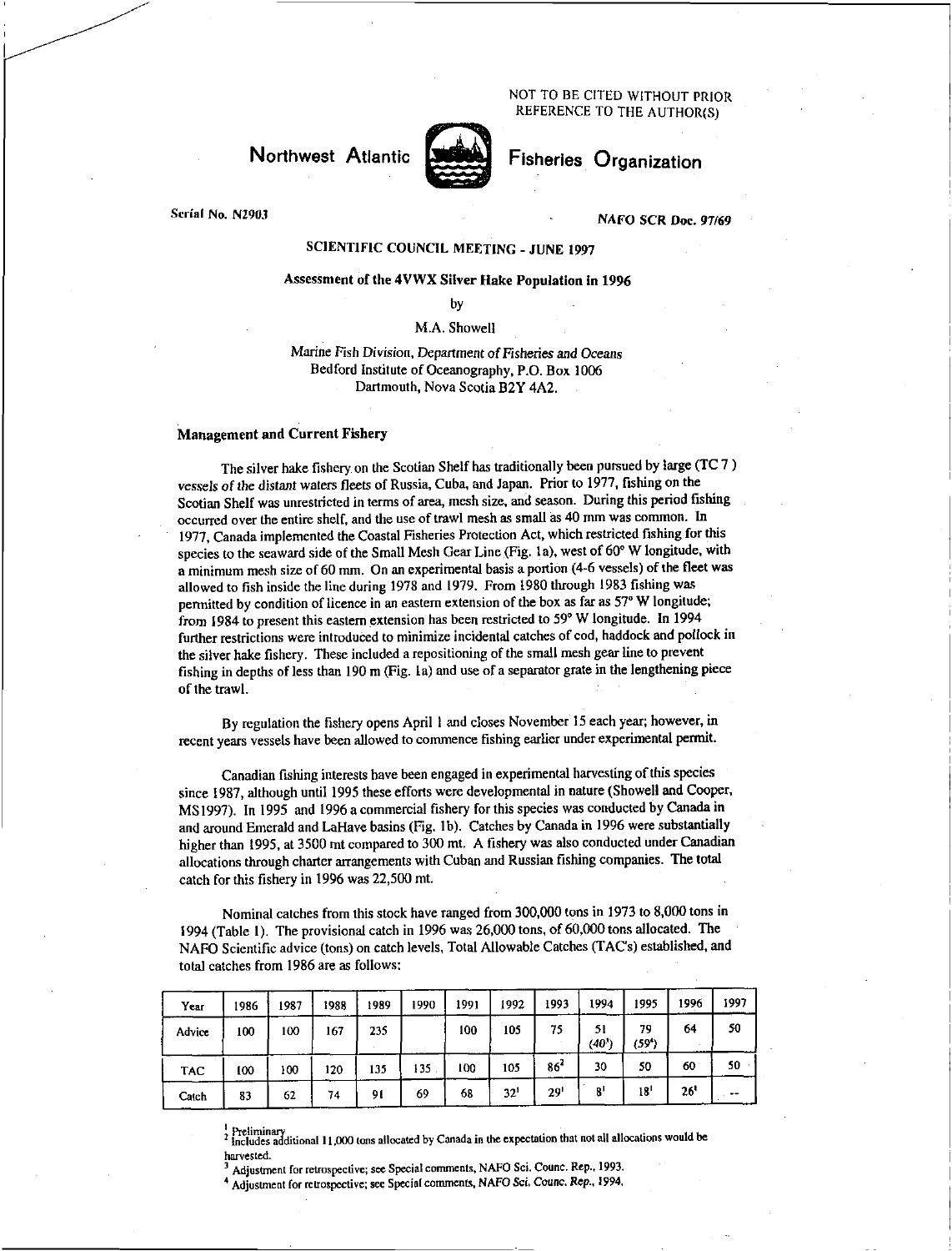### **Removals and Weights at Age**

Sampling for length composition and otoliths in the 1996 commercial catch was conducted for the Canadian and foreign fisheries by Canadian observers. Observer coverage levels were substantial, at 100% of the foreign fishery, and 25% of the domestic fishery, on a trip basis. More than 1,300 samples and 2,226 otolith pairs were collected from the foreign fishery; 200 length frequency samples were collected in the domestic fishery. A summary of length and age sampling for both fisheries is presented in Table 2a and 2b.

The commercial removals at age for the foreign fishery in 1996 were calculated using the same procedure as the previous assessment, using Canadian length frequency data and monthly age/length keys constructed from Canadian aging data. Removals at age for the Canadian fishery were calculated using length data collected by Canadian observers and monthly age/length keys from the foreign fishery (Showell and Cooper, MS1997), and combined with those from the foreign fishery to provide estimates of total removals (Table 3). Regressions of lengths and weights from the Canadian July research vessel survey were used to calculate yearly alpha and beta values (Table 4) used in the calculation of sample weights and weight-at-age. As the Canadian fishery appears to target smaller fish than the foreign fishery, an aggregate commercial mean weight-at-age was calculated using data from both fisheries, weighted by catch. The removals at age and weight-at-age for 1977-1995 were taken from the previous assessment (Showell, MSI996) to provide estimates for the period 1977-96 inclusive (Tables 5 and 6).

As was noted in the previous assessment, commercial mean weight-at-age has shown a declining trend since 1992. Although mean weight at age **I** dropped slightly in 1996, most ages remain at levels the same, or very close to, those seen in 1994-95 (Fig. 2).

#### **Commercial Catch Rates**

Multiplicative analysis of catch rates in this fishery (Smith and Showell, MS1996) indicated country, month and NAFO area were not significant, and that a model with year alone had as much explanatory power as one which includes all four factors. Based on this analysis, a non-standardized catch rate series was produced using Canadian observer data (Table 7, Fig. 3). The catch rates for this stock have dropped from high levels in the period 1984-89, to relatively low levels in 1992 though 1996. An analysis of the effect of separator grates on silver hake catch rates by Halliday and Cooper (MS 1997) indicates that a grate reduces the catch rate by about 5%. CPUE and effort (hrs), adjusted for this factor, is presented in Table 7.

### **Canadian Bottom Trawl Surveys**

The July stratified random groundfish survey has been conducted on the Scotian Shelf from 1970 using three Canadian research vessels *(A.T. Cameron, Lady Hammond,* and the *Alfred Needier).* A conversion factor of 2.3 is applied to the series prior to 1982 to account for the effect of vessel and gear changes between the A. *T. Cameron* and the other two vessels (Fanning, MS 1985). No conversion factor is required between the *Lady Hammond* and the *Alfred Needier.* 

Survey trends in both total numbers and biomass show relatively high abundance in the early to mid 80's, followed by a decline to relatively low levels over the period 1988-94 (Fig. 4). Results of the 1996 survey indicate a modest increase in both numbers and biomass over those seen in 1995.

In numbers at age (Table 8) the 1994 year classes appears to be above average in size at age 2, while the 1993 and 1995 year classes are average at ages 1 and 3 respectively.

### **Juvenile Survey**

A standardized IYGFT 0-group survey for this species has been conducted since 1981 (1992 excluded) during the October-November period. Analysis of the 1996 survey produced a stratified mean number per tow of 444.1 This point is the second highest in the time series, and suggests the possibility of a strong 1996 year class. However, it should be noted that this estimate has a very high coefficient of variation (0.42). These data, as well as those of previous years for the core strata (60-78) are presented in Table 9.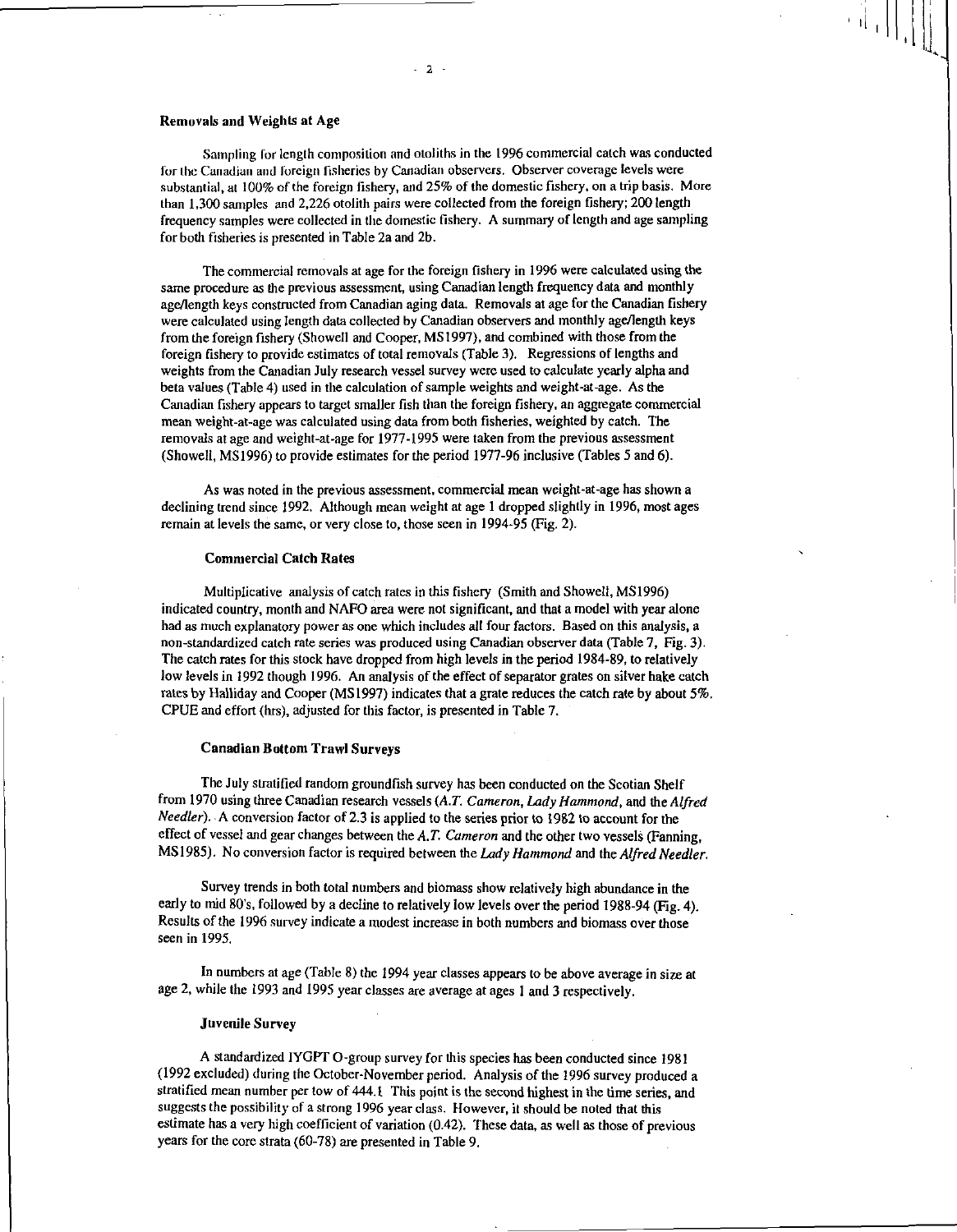### Estimation of Parameters

### Sequential Population Analysis

The sequential population analysis was calibrated by means of the adaptive framework, ADAPT (Gavaris, 1993) using the Canadian July RN survey (1979-96), age disaggregated CPUE (1979-96), and the 0-group survey (1983-1996) as tuning indices. The formulation included a catch at age from 1979 to 1996, ages 1 to 9, fully recruited ages 3, 4 and 5, natural mortality of 0.4, and a dome shaped recruitment pattern, with F at age 9 set at 10% of fully recruited. Results of this analysis are shown in Table 10 a,b, & c. In the past (Showell, MS 1996) the analytical assessment of this resource has shown changes with the addition of additional data, with a tendency for the current estimate of population size to be optimistic. As a result, an analysis for a retrospective pattern was conducted. Fishing mortality for the fully recruited age groups was underestimated by approximately 50% in some years (Fig 5). The retrospective effect on estimates of population numbers was also examined for ages 2 though 4, which are most important in the commercial fishery (Fig. 6). When the initial estimate of 2-4 numbers was compared to the estimate with several more years data added, a difference of approximately 20% was seen. However, in one case (1994) poor estimation of age 2 fish resulted in a difference of over 100% between the initial estimate and current estimate.

Beginning of the year population numbers, biomass, and fishing mortality at age are shown in Table I1. In 1996 the estimated average F over ages 3-5 was low, at approximately 0.2.

To examine the effect of the dome shaped recruitment pattern, two additional analyses were conducted using the same formulation, one with a dome of 50% and the second with a flat topped PR (no dome). The results of this analysis are compared (Fig.7a) for fishing mortality over ages 3 to 5 (which are seen to be fully recruited with a 10% dome), and for numbers at ages 2 to 4 (which are the predominant ages in the commercial catch) (Fig. 7b). A dome of 0.5 or 1.0 resulted in higher estimates for fishing mortality and consequently lower estimates for numbers.

### Recruiting Yearclass Sizes

The estimates of the 1994 and earlier yearclasses can be accepted from the SPA; however, the strength of the 1995 and 1996 yearclasses must be inferred from research vessel data.

The 1996 yearclass will make a significant contribution to the catch in 1998 at age 2. The only available data to estimate the size of this age class is the 0-group survey. The index from this survey was regressed against age 1 numbers from the SPA for the same year class for 1983- 94. Although an 0-group index is available for 1981 and 1982, these were not included due to concerns over standardization of survey protocol during these years. The regression was significant ( $p < 0.05$ ), with an  $R<sup>2</sup>$  of 0.34 (Table 12a, Fig. 8). The predicted size of the 1996 year class from this relationship is relatively large at 1.8 billion fish.

The 1995 yearclass will be fully recruited at age 3 in 1998. Yearclass estimates from the survey at age 1 were regressed against estimates from the SPA for the 1982-1994 yearclasses, using the model SPA=a + b(InRV) (Table 12b). Data for yearclasses prior to 1982 were excluded due to questions of comparability between research vessels. The data fit the model well  $(R<sup>2</sup>=0.78)$ , and the predicted size of the 1995 yearclass was 0.79 billion fish, while the estimate from the 0-group survey was 1.2 billion. As was the case in the 1996 assessment, the size of the 1995 yearclass was taken as an average of the two estimates, at 996 million fish.

The 1997 year class was taken as the 10 year geometric mean for age 1 fish from the VPA (800 million).

#### Projection

An  $F_{0,1}$  value of 0.70 was used, based on the yield-per-recruit analysis conducted in the 1994 assessment. The commercial mean weights-at-age have declined sharply since 1992, and have stabilized at lower levels in recent years. This decline is also seen in survey data, and appears to be a biological phenomenon rather than a result of sampling or other bias. Consequently, a short series (1994-96) of weights-at-age was avenged for projection. As was the case in the previous assessment, the partial recruitment was avenged for the last 5 years. To quantify the effect of the retrospective pattern, an analysis of initial estimates of population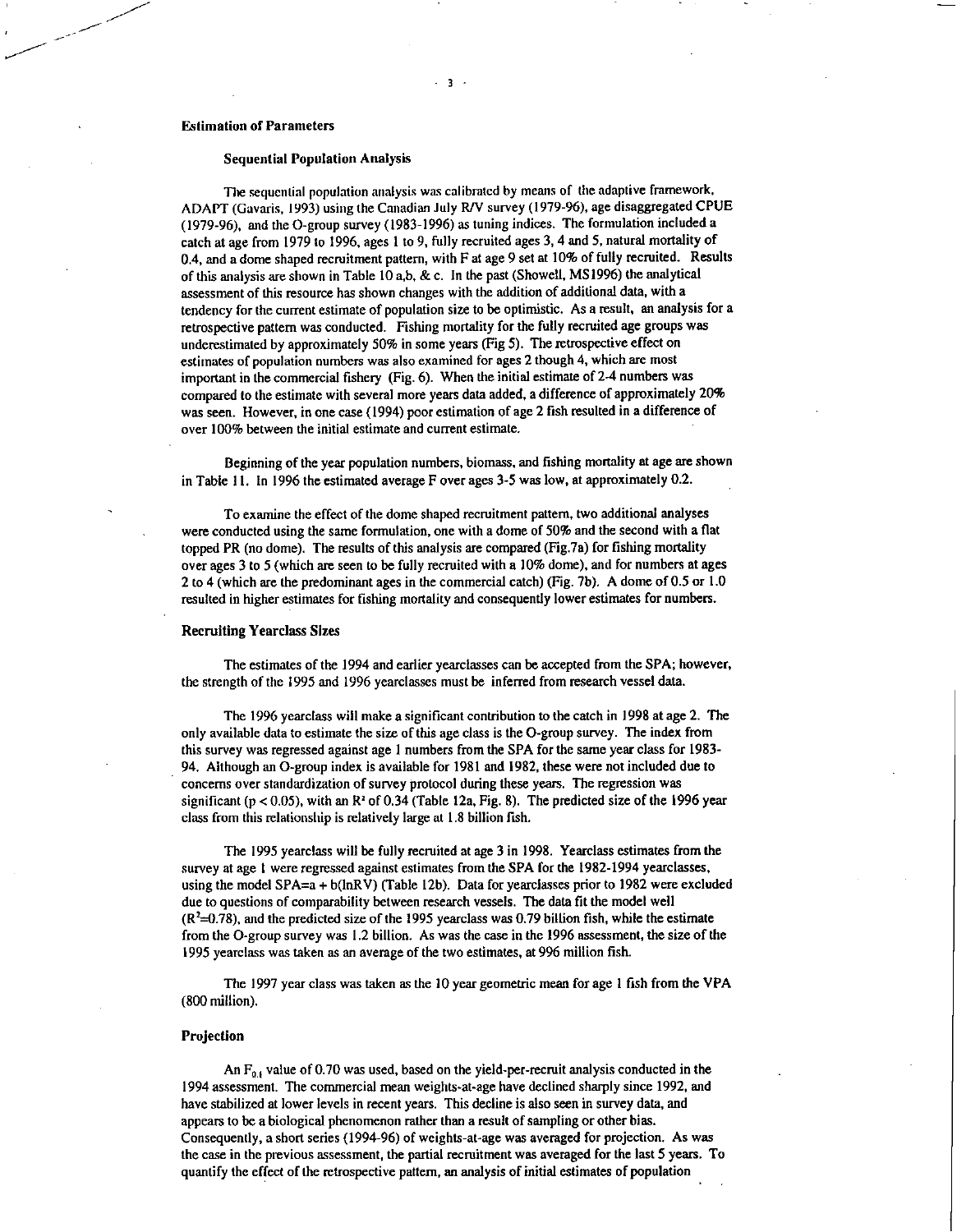numbers compared to the 1996 estimates was conducted, and the proportion of the 1996 estimate to the initial estimate averaged for the past 5 years (Table 13). The numbers for ages 3+ from the SPA were adjusted, on an age-by-age basis, by these proportions for catch projection purposes. Weight-at-age, numbers, and partial recruitment were:

| age | avg. wt. | PR   | numbers <sup>1</sup> |
|-----|----------|------|----------------------|
|     | 0.050    | 0.04 | 1,800,000            |
| 2   | 0.100    | 0.34 | 660,335              |
| 3   | 0.136    | 0.85 | 371,498              |
| 4   | 0.170    | 1,00 | 79,440               |
| 5   | 0.202    | 0.92 | 70.361               |
| 6   | 0.291    | 0.73 | 18,214               |
| 7   | 0.432    | 0.64 | 5,130                |
| 8   | 0.431    | 0.84 | 842                  |
| 9   | 0.685    | 0.09 | 239                  |

' Jan 1, 1997 numbers, age 3+ adjusted for retrospective pattern.

The 1997 silver hake fishery is still in progress, and the exact total catch cannot be determined at this time. Based on preliminary catch rates, level of participation, and historical trends in resource availability, the final catch for the foreign fleet was predicted to be 17,000 tons, and that of the Canadian fleet 3,500 tons, for a total of 20,500 tons. The catch at a target fishing level of F0.1 is estimated to be 65,600 tons (Table 14).

#### References

Fanning, L.P 1985. Intercalibration of research survey results obtained by different vessels. CAFSAC Res. Doc. 85-3.43p.

Gavaris, S. 1993. Analytical estimates of reliability for the projected yield from commercial fisheries. p 185-191. In: S.J. Smith, J.J. Hunt, and D. Rivard (ed). Risk evaluation and biological reference points for fisheries management. Can. Spec. Publ. Aquat. Sci. 120.

Halliday, R.G. and C.G. Cooper MS 1997. The effect of codend separator grates on silver hake otter trawl catch rate. NAFO SCR Doc. 97/51, Serial No. N2885, 14p.

Showell, M.A. MS 1996. Assessment of the 4VWX silver hake population in 1995. NAFO SCR Doc. 96/78, Serial No. N2753, 24p.

Showell, M.A. and C.G. Cooper MS1997. Development of the Canadian silver hake fishery, 1987-96. NAFO SCR Doc. 97/54, Serial No. N2888, 10p.

Smith, S.J. and M.A. Showell 1996. Analysis of catch-per-unit effort data for Scotian Shelf silver hake. NAFO Scr. Doc. 96/17 lOpp.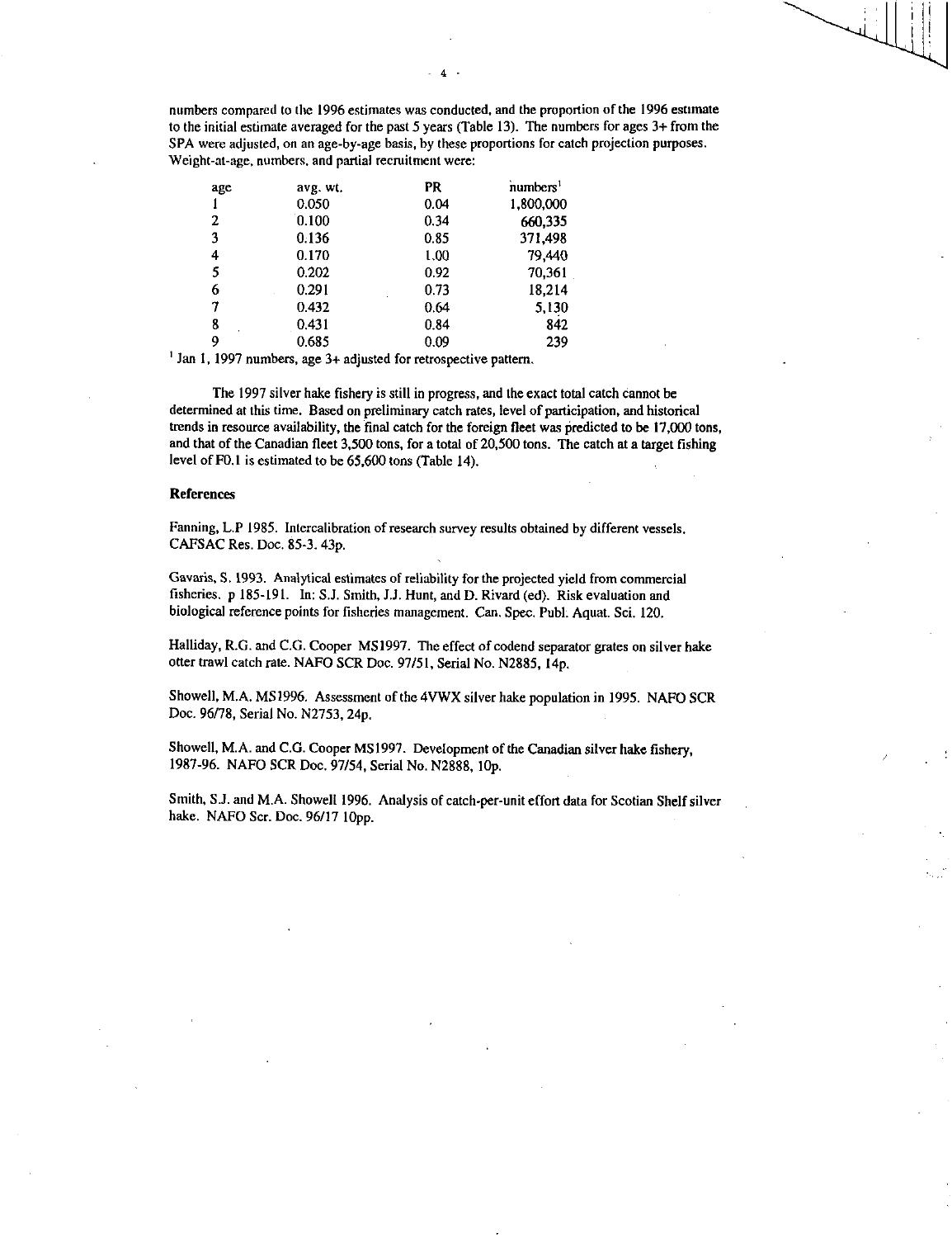| Country            | 1970           | 1971        | 1972        | 1973         | 1974          | 1975   | 1976         | 1977        | 1978             | 1979    | 1980        | 1981           | 1982             |          |
|--------------------|----------------|-------------|-------------|--------------|---------------|--------|--------------|-------------|------------------|---------|-------------|----------------|------------------|----------|
| Bulgaria           | 0              | 0           | $\bf{0}$    | 0            | 0             | 1722   | 3088         | 862         | 606              | 4639    | 817         | 0              | 0                |          |
| Canada             | 0              | $\bf{0}$    | $\mathbf 0$ | Ü            | п             | 101    | 26           | 10          | 26               | 13      | 104         | 6              | 38               |          |
| Cuba               | 0              | 0           | 201         | 0            | $\bf{0}$      | 1724   | 12572        | 1847        | 3436             | 1798    | 2287        | 642            | 11969            |          |
| France             | 0              | 0           | 0           | 0            | ٠<br>$\bf{0}$ | 0      | 0            | 15          | $\boldsymbol{0}$ | 0       | $\mathbf 0$ | 0              | 2 <sup>1</sup>   |          |
| <b>FRG</b>         | 0              | 0           | 10          | 0            | 296           | 106    | 97           | 684         | 0                | 0       | 0           | 0              | 0                |          |
| <b>GDR</b>         | 0              | 0           | 0           | 0            | 0             | 0      | o            | $\bf{0}$    | 3                | 0       | 0           | $\mathbf 0$    | 0                |          |
| Ireland            | $\bf{0}$       | $\bf{0}$    | 0           | Ò            | 0             | 108    | 106          | 0           | $\bf{0}$         | 9       | 0           | $\bf{0}$       | 0                |          |
| ital y             | 0              | $\bf{0}$    | 0           | 0            | $\bf{0}$      | 0      | $\bf{0}$     | 38          | 106              | 5       | $\bf{0}$    | 541            | 37'              |          |
| Japan              | 129            | 8           | 63          | 88           | 67            | 54     | 78           | 19          | 161              | 219     | 239         | 120            | 937              |          |
| Poland             | 0              | 0           | 0           | $\mathbf 0$  | 0             | 0      | $\bf{0}$     | 295         | $\mathbf{2}$     | 0       | 0           | 1 <sup>1</sup> | 31 <sup>2</sup>  |          |
| Portugal           | 0              | 0           | 0           | 0            | 0             | 0      | 0            | 0           | 0                | 0       | 56          | 2044           | 2 <sup>1</sup>   |          |
| Romania            | $\bf{0}$       | 0           | $\bf{0}$    | 0            | 0             | 0      | 0            | 10          | 0                | 1       | $\mathbf 0$ | 0              | 0                |          |
| Spain              | $\bf{0}$       | 15          | 0           | 0            | $\mathbf 0$   | 6      | $\bf{0}$     | $\mathbf 0$ | $\mathbf{z}$     | 0       | 40          | 0              | 0                |          |
| <b>USA</b>         | 0              | 1           | ı           | I            | 1             | 7      | $\mathbf{I}$ | 14          | 0                | 0       | $\mathbf 0$ | 3              | 2                |          |
| <b>USSR/Russia</b> | 168916         | 128633      | 113774      | 293533       | 95371         | 112566 | 81216        | 33301       | 44062            | 45076   | 40982       | 41243          | 47261            |          |
|                    |                |             |             |              |               |        |              |             |                  |         |             |                |                  |          |
| <b>Total</b>       | 169045         | 128657      | 114048      | 298621       | 95745         | 116394 | 97184        | 37095       | 48404            | 51760   | 44525       | 44600          | 60251            |          |
|                    |                |             |             |              |               |        |              |             |                  |         |             |                |                  |          |
| Country            | 1983           | 1984        | 1985        | 1986         | 1987          | 1988   | 1989         | 1990        | 1991             | 1992    | 1993        | 1994           | 1995             | 1996     |
| Bulgaria           | 0              | $\mathbf 0$ | 0           | 0            | 0             | 0      | 0            | 88          | 0                | 0       | 0           | O              | 0                | $\bf{0}$ |
| Canada             | 15             | 10          | 2           | 9            | 13            | 9      | 337          | 10          | 34               | 4       | 73'         | 57'            | 300 <sup>1</sup> | 3485     |
| Cuba               | 7418           | 14496       | 17683       | 16041        | 20219         | 9016   | 14541        | 13888       | 23708            | 16528   | 22018       | 7788           | 16835            | 21773    |
| France             | 0              | 0           | 0           | 0            | 0             | 0      | 0            | $\bf{0}$    | $\mathbf 0$      | 0       | 0           | 0              | 0                | 0        |
| <b>FRG</b>         | 0              | 0           | 0           | 0            | $\pmb{0}$     | 0      | 0            | 0           | $\bf{0}$         | 0       | 0           | 0              | 0                | $\bf{0}$ |
| <b>GDR</b>         | $\bf{0}$       | 93          | $\mathbf 0$ | 0            | 0             | 0      | 0            | $\mathbf 0$ | $\mathbf 0$      | 0       | 0           | 0              | 0                | 0        |
| lieland            | 0              | 0           | $\mathbf 0$ | $\bf{0}$     | 0             | 0      | 0            | 0           | 0                | 0       | 0           | 0              | 0                | 0        |
| ltaly              | 2 <sup>2</sup> | 0           | 0           | $\mathbf 0$  | 0             | 0      | 0            | 0           | 0                | 0       | 0           | 0              | 0                | 0        |
| Japan              | 649            | 530         | 120         | 66           | 144           | 0      | 194          | 315         | 781              | 547     | $\mathbf o$ | 0              | 0                | 0        |
| Poland             | 0              | 0           | 0           | $\mathbf 0$  | 0             | 0      | 0            | 0           | 0                | 0       | $\mathbf 0$ | 0              | 0                | 0        |
| Portugal           | 378            | 1714        | 1338        | $\bf{0}$     | 0             | 0      | $\mathbf 0$  | 0           | $\mathbf{0}$     | 0       | $\mathbf 0$ | $\mathbf 0$    | 0                | 0        |
|                    |                |             |             |              |               | 0      | 0            | 0           | $\bf{0}$         | $\bf o$ | $\bf{0}$    | 0              | 0                | 0        |
| Romania            | $\bf{0}$       | 0           | 0           | $\bf{0}$     | 0             |        |              |             |                  |         |             |                |                  |          |
| Spain              | $\bf{0}$       | 0           | 0           | $\bf{0}$     | 0             | O      | 0            | 0           | 0                | 0       | $\mathbf 0$ | 0              | 0                | 0        |
| <b>USA</b>         | 0              | 0           | 0           | $\mathbf{I}$ | 0             | 0      |              | 0           | 0                | 0       | $\mathbf 0$ | 0              | 0                | 0        |
| <b>USSR</b>        | 27377          | 57423       | 56337       | 66571        | 41329         | 65349  | 72917        | 55429       | 40786            | 14716   | 7139        | 0              | 0                | 669      |
| Total              | 35839          | 74266       | 75480       | 82688        | 61705         | 74374  | 87989        | 69730       | 65309            | 31795   | 29230       | 7845           | 17835            | 25927    |

Table I. Nominal catches for 4VWX silver hake 1970-1996 (1993-1996 preliminary).

 $- -$ 

 $\ddotsc$ 

 $\sim$  444

 $\bar{z}$ 

Observer Program Data (data not reported to NAFO) FLASH data

 $\cdot$ 

 $\sim$  5  $^{-1}$ 

 $\overline{\phantom{a}}$ 

 $\sim$  $\mathcal{A}$  , and  $\mathcal{A}$   $\sim$  500  $-$  000  $\sim$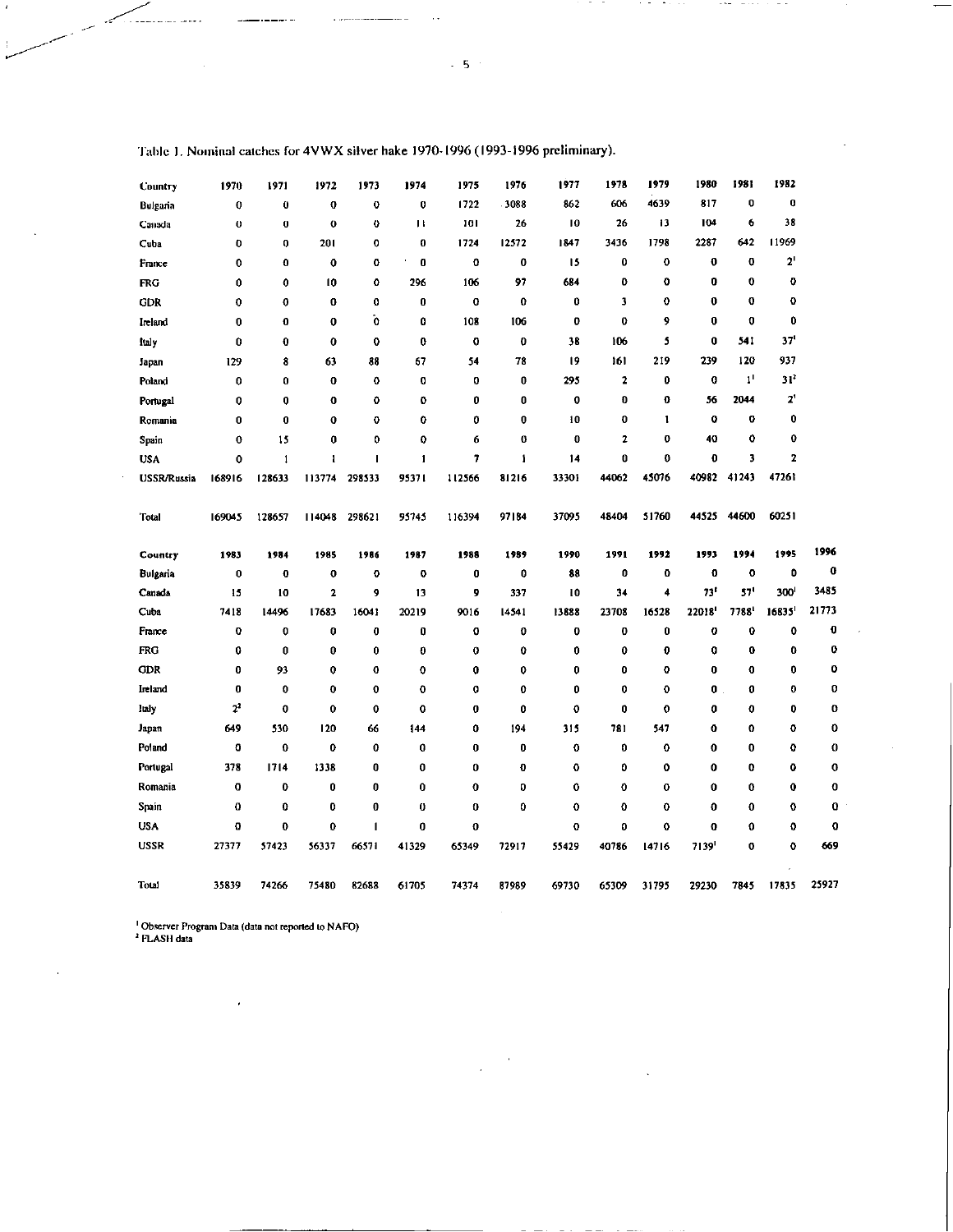Table 2a. Commercial sampling from the foreign 4VWX silver hake fishery, 1977-1996.

| Year | No. Lengths   | No. Ages      |
|------|---------------|---------------|
| 1977 | To G<br>34379 | 600           |
| 1978 | 137468        | 674           |
| 1979 | 101908        | 1108          |
| 1980 | 247369        | 1462          |
| 1981 | 195493        | 987           |
| 1982 | 160878        | 1152          |
| 1983 | 134226        | 986           |
| 1984 | 203314        | 1255          |
| 1985 | 216912        | 1163          |
| 1986 | 197654        | $\lceil$ 1311 |
| 1987 | 377527        | 681           |
| 1988 | 309767        | 1158          |
| 1989 | 300100        | 1135          |
| 1990 | 447587        | 1817          |
| 1991 | 556765        | 1712          |
| 1992 | 336562        | 1721          |
| 1993 | 350440        | 1563          |
| 1994 | 138199        | 914           |
| 1995 | 206928        | 1347          |
| 1996 | 298014        | 2226          |

Table 2b. Commercial sampling from the domestic 4VWX silver hake fishery.

| Year | No. Lengths | No. Ages |
|------|-------------|----------|
| 1996 | 45000       |          |

Table 3. Commercial catch numbers at age from 4VWX silver hake in 1996, from the Canadian and foreign fisheries.

| age | Canada   | Cuba/Russia | Total |  |
|-----|----------|-------------|-------|--|
|     | 6900     | 26601       | 33501 |  |
| 2   | 17200    | 74830       | 92030 |  |
| 3   | 4726     | 38960       | 43686 |  |
| 4   | 3287     | 19947       | 23234 |  |
| 5   | 526      | 4402        | 4928  |  |
| 6   | 54       | 834         | 888   |  |
|     | 8        | 140         | 148   |  |
| 8   | 3        | 72          | 75    |  |
| g   | $\theta$ | 0           |       |  |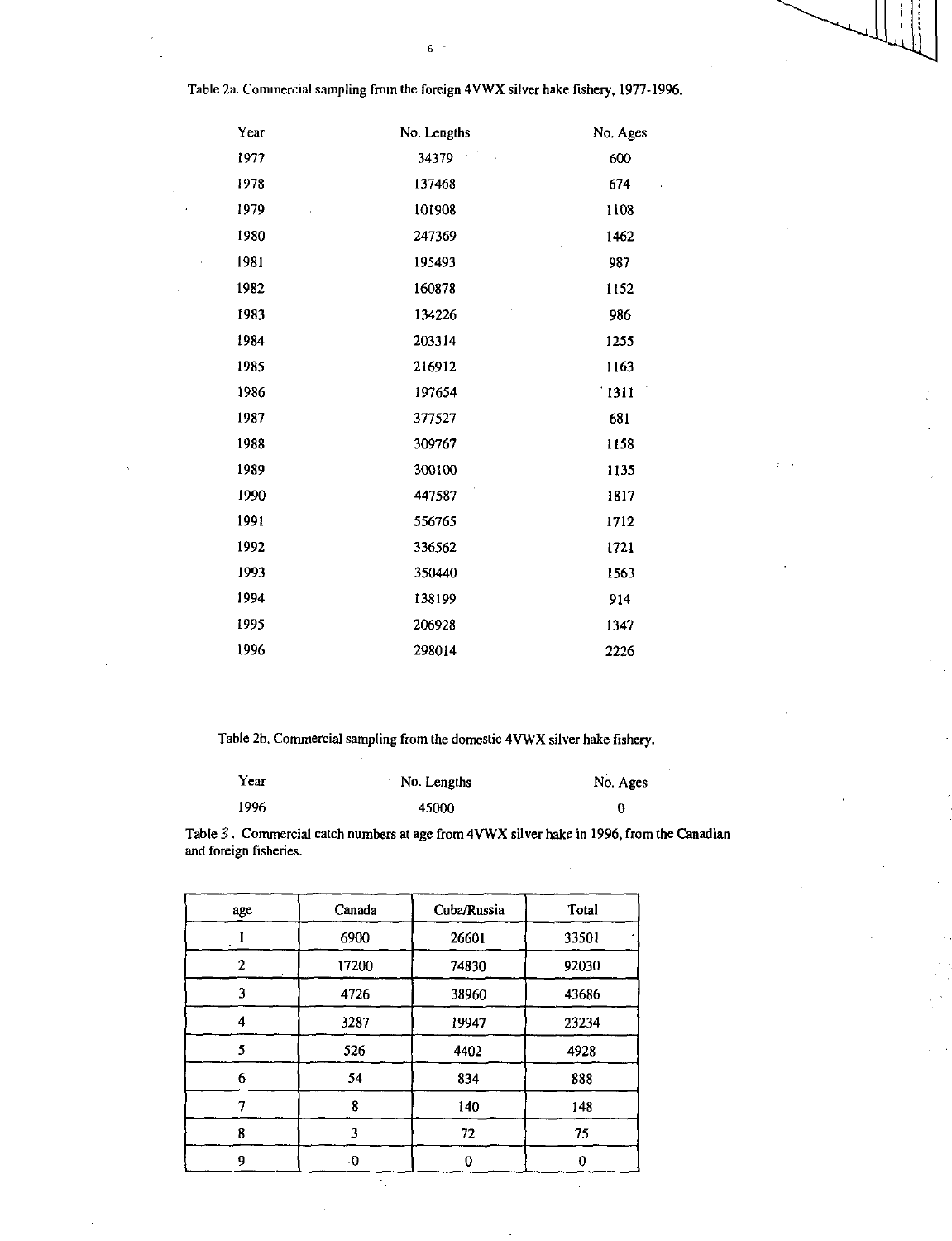Table  $4$  I .ength/weight regressions: Male and female alpha and beta's used in the construction of the silver hake catch at age used in this assessment. Lengths (cm) and weights (kg) used were from the Canadian July Research Vessel Survey of the Scotian Shelf (4VWX).

| Year | Male - Alpha | Female - Alpha | Male - Beta | Female - Beta |
|------|--------------|----------------|-------------|---------------|
| 1977 | 0.000006260  | 0.000006930    | 3.0626      | 3.0350        |
| 1978 | 0.000004630  | 0.000003070    | 3.1366      | 3.2531        |
| 1979 | 0.000010200  | 0.000005880    | 2.9001      | 3.0675        |
| 1980 | 0.000002330  | 0.000001800    | 3.3417      | 3.3989        |
| 1981 | 0.000006830  | 0.000005080    | 3.0206      | 3.1172        |
| 1982 | 0.000011600  | 0.000006740    | 2.8575      | 3.0232        |
| 1983 | 0.000006480  | 0.000003320    | 2.9935      | 3.2034        |
| 1984 | 0.000018300  | 0.000006490    | 2.7052      | 3.0284        |
| 1985 | 0.000013500  | 0.000004530    | 2.7848      | 3.1235        |
| 1986 | 0.000007970  | 0.000003820    | 2.9384      | 3.1685        |
| 1987 | 0.000009990  | 0.000004240    | 2.8798      | 3.1456        |
| 1988 | 0.000014300  | 0.000004800    | 2.7942      | 3.1241        |
| 1989 | 0.000006750  | 0.000004440    | 3.0114      | 3.1416        |
| 1990 | 0.000034320  | 0.000021000    | 2.5234      | 2.6958        |
| 1991 | 0.000007773  | 0.000003488    | 2.9582      | 3.2036        |
| 1992 | 0.000003938  | 0.000003157    | 3.1824      | 3.2533        |
| 1993 | 0.000003461  | 0.000003089    | 3.178       | 3.2202        |
| 1994 | 0.000003336  | 0.000003147    | 3.2009      | 3.2228        |
| 1995 | 0.000003340  | 0.000002367    | 3.2151      | 3.3233        |
| 1996 | 0.000002548  | 0.000002466    | 3.2909      | 3.3033        |

 $.7$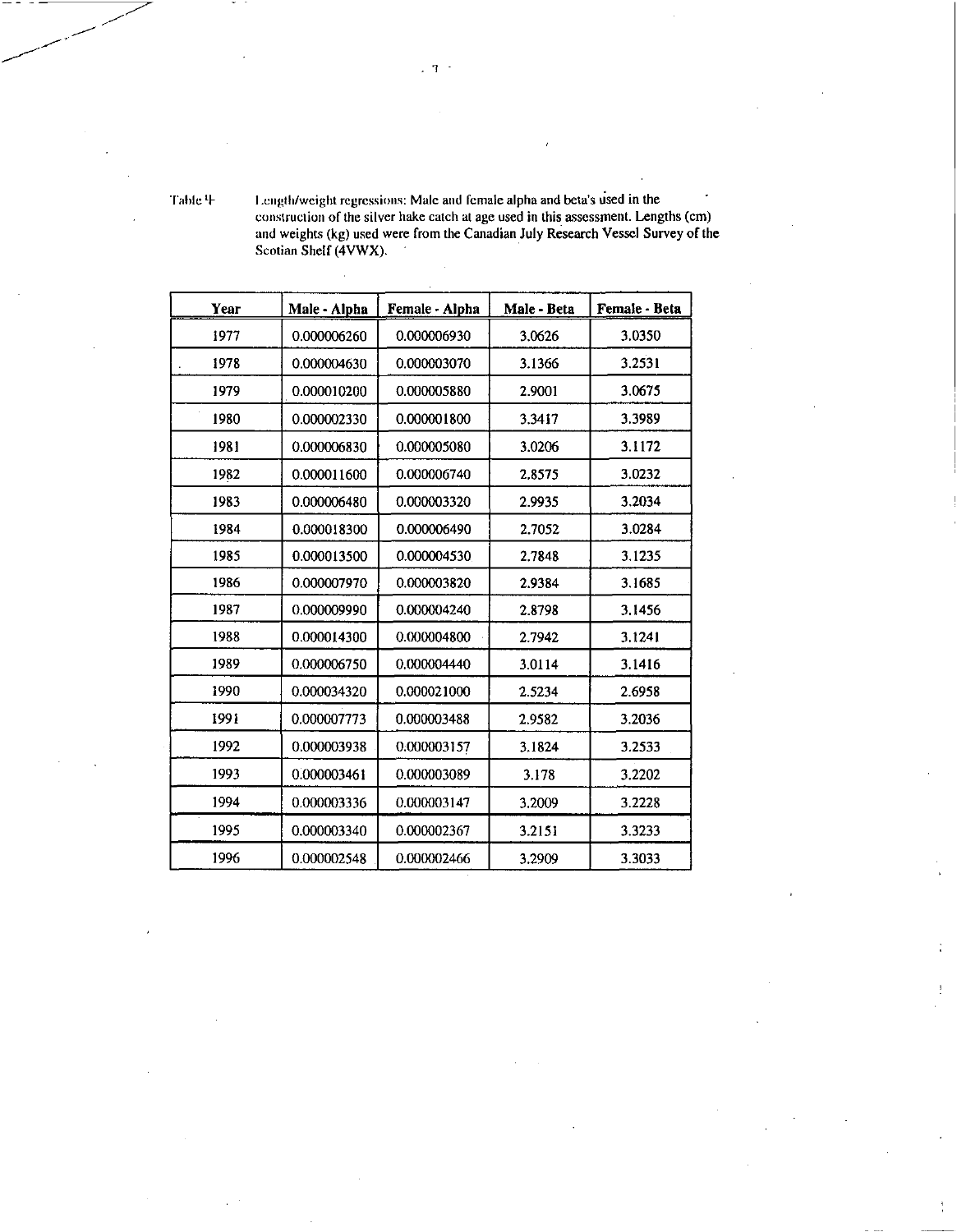| Table 5      |        |        |        | Commercial catch numbers at age for 4VWX silver hake. |        |       |        |        |        |        |
|--------------|--------|--------|--------|-------------------------------------------------------|--------|-------|--------|--------|--------|--------|
| Age          | 1977   | 1978   | 1979   | 1980                                                  | 1981   | 1982  | , 1983 | 1984   | 1985   | 1986   |
| ۰            | 17911  | 20940  | 20569  | 16588                                                 | 2358   | 20189 | 5849   | 59588  | 14970  | 45598  |
| $\mathbf{2}$ | 72529  | 70302  | 57893  | 70696                                                 | 25214  | 52976 | 96852  | 45828  | 130814 | 70269  |
| 3            | 59862  | 80196  | 72891  | 70391                                                 | 109035 | 75876 | 56158  | 206900 | 98346  | 229126 |
| 4            | 15070  | 35025  | 36669  | 32032                                                 | 37573  | 68400 | 29282  | 82911  | 128365 | 84097  |
| 5            | 2218   | 12709  | 22380  | 14465                                                 | 11928  | 31752 | 11388  | 19344  | 34110  | 28635  |
| 6            | 725    | 5227   | 9970   | 5184                                                  | 3234   | 5945  | 3395   | 4268   | 9327   | 8760   |
| 7            | 97     | 1906   | 3168   | 1431                                                  | 1201   | 2042  | 819    | 1038   | 2344   | 1436   |
| R            | 91     | 1168   | 495    | 451                                                   | 290    | 465   | 253    | 183    | 226    | 497    |
| 9            | 4      | 338    | 374    | 98                                                    | 141    | 64    | 88     | 10     | 85     | 111    |
| Age          | 1987   | 1988   | 1989   | 1990                                                  | 1991   | 1992  | 1993   | 1994   | 1995   | 1996   |
| 1            | 6804   | 5110   | 24264  | 6516                                                  | 5738   | 7461  | 31572  | 1651   | 3498   | 33501  |
| $\mathbf{2}$ | 214235 | 62791  | 85846  | 209620                                                | 117305 | 76663 | 83140  | 13265  | 35925  | 92030  |
| 3            | 114417 | 265307 | 158745 | 142862                                                | 201243 | 73526 | 70735  | 35250  | 45615  | 43686  |
| 4            | 54211  | 39242  | 145105 | 41215                                                 | 46414  | 27777 | 35222  | 8847   | 31316  | 23234  |
|              |        |        |        |                                                       |        |       |        |        |        |        |
| 5            | 13063  | 21303  | 20025  | 11741                                                 | 12154  | 3461  | 5511   | 1283   | 5183   | 4928   |
| 6            | 6045   | 3106   | 9369   | 1648                                                  | 3954   | 1247  | 595    | 150    | 457    | 888    |
| 7            | 347    | 2133   | 1569   | 640                                                   | 290    | 159   | 71     | 18     | 58     | 148    |
| 8            | 156    | 208    | 1166   | 107                                                   | 181    | 33    | 30     | 8      | 41     | 75     |

Table 5 Commercial catch numbers at age for 4VWX silver hake.

Table 6: Silver hake commercial mean weights at age.

| Age            | 1977  | 1978  | 1979  | 1980  | 1981  | 1982  | 1983  | 1984  | 1985  | 1986  |
|----------------|-------|-------|-------|-------|-------|-------|-------|-------|-------|-------|
| 1              | 0.065 | 0.074 | 0.076 | 0.04  | 0.061 | 0.066 | 0.067 | 0.07  | 0.068 | 0.053 |
| $\mathbf{2}$   | 0.183 | 0.153 | 0.178 | 0.151 | 0.168 | 0.169 | 0.128 | 0.146 | 0.136 | 0.145 |
| 3              | 0.264 | 0.229 | 0.227 | 0.223 | 0.215 | 0.231 | 0.196 | 0.181 | 0.177 | 0.184 |
| 4              | 0.34  | 0.266 | 0.274 | 0.287 | 0.276 | 0.275 | 0.239 | 0.224 | 0.21  | 0.25  |
| 5              | 0.446 | 0.335 | 0.304 | 0.341 | 0.326 | 0.317 | 0.289 | 0.272 | 0.244 | 0.25  |
| 6              | 0.632 | 0.405 | 0.389 | 0.391 | 0401  | 0.394 | 0.365 | 0.353 | 0.295 | 0.274 |
| 7              | 0.886 | 0.438 | 0.455 | 0.531 | 0.553 | 0.446 | 0.395 | 0.405 | 0.41  | 0.392 |
| 8              | 0.922 | 0.54  | 0.838 | 0.839 | 0.923 | 0.513 | 0.457 | 0.624 | 0.582 | 0.514 |
| 9              | 2.12  | 0.892 | 0.838 | 0.859 | 1.137 | 0.506 | 0.444 | 0.65  | 0.669 | 0.644 |
|                |       |       |       |       |       |       |       |       |       |       |
| Age            | 1987  | 1988  | 1989  | 1990  | 1991  | 1992  | 1993  | 1994  | 1995  | 1996  |
|                | 0.045 | 0.045 | 0.06  | 0.063 | 0.047 | 0.08  | 0.06  | 0.050 | 0.060 | 0.040 |
| $\overline{2}$ | 0.119 | 0.139 | 0.135 | 0.139 | 0.139 | 0.14  | 0.11  | 0.100 | 0.100 | 0.100 |
| 3              | 0.168 | 0.185 | 0.195 | 0.184 | 0.189 | 0.19  | 0.15  | 0.130 | 0.140 | 0.139 |
| 4              | 0.211 | 0.227 | 0.224 | 0.217 | 0.215 | 0.21  | 0.19  | 0.170 | 0.170 | 0.169 |
| 5              | 0.248 | 0.26  | 0.278 | 0.24  | 0.263 | 0.26  | 0.23  | 0.190 | 0.210 | 0.207 |
| 6              | 0.286 | 0.292 | 0.349 | 0.315 | 0.471 | 0.28  | 0.28  | 0.270 | 0.310 | 0.293 |
| 7              | 0.453 | 0.401 | 0.403 | 0.37  | 0.471 | 0.37  | 0.38  | 0.380 | 0.410 | 0.505 |
| 8              | 0.422 | 0.497 | 0.511 | 0.401 | 0.511 | 0.41  | 0.32  | 0.420 | 0.440 | 0.433 |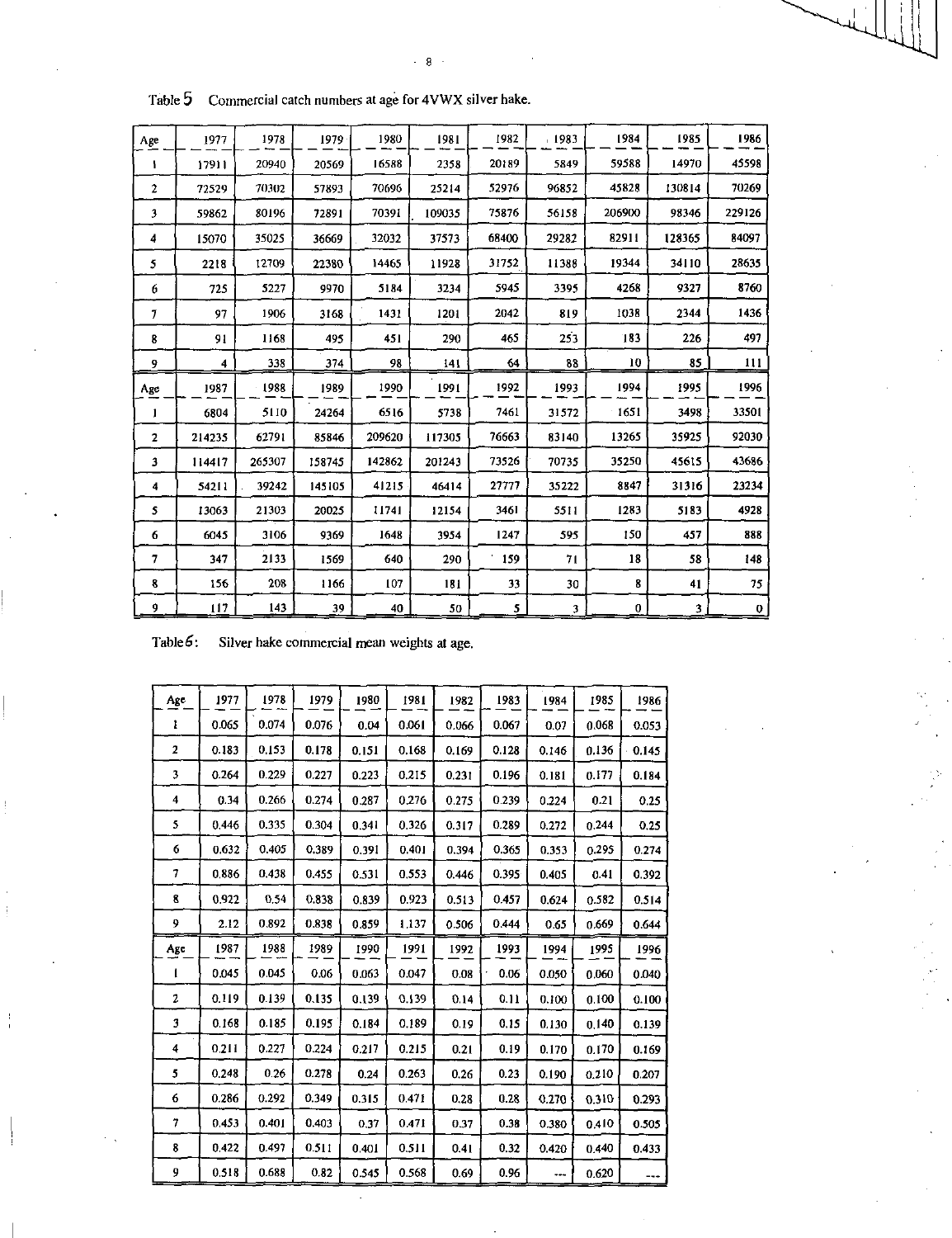| year | <b>CPUE</b> | effort (hrs)    |
|------|-------------|-----------------|
| 1979 | 1.71        | 30,271          |
| 1980 | 2.04        | 21,811          |
| 1981 | 1.71        | 26,083          |
| 1982 | 3.20        | 18,841          |
| 1983 | 176         | 20,406          |
| 1984 | 294         | 25276           |
| 1985 | 282         | 26,791          |
| 1986 | 3.48        | 23,755          |
| 1987 | 2.75        | 22,433          |
| 1988 | 2.80        | 26,535          |
| 1989 | 3.89        | 22,624          |
| 1990 | 1.89        | 37,288          |
| 1991 | 1.70        | 39,911          |
| 1992 | 1.32        | 24,148          |
| 1993 | 1.43        | 20,369          |
| 1994 | 1.36(1.43)  | 5,726 (5,440)   |
| 1995 | 1.34(1.41)  | 12,563 (11,935) |
| 1996 | 1.28 (1.34) | 17,532 (16,655) |

Table 7: CPUE (t/hr) and effort (hrs), raw and (corrected) for the effect of separator grates, for the Cuban and Russian 4VWX silver hake fishery, 1979-96.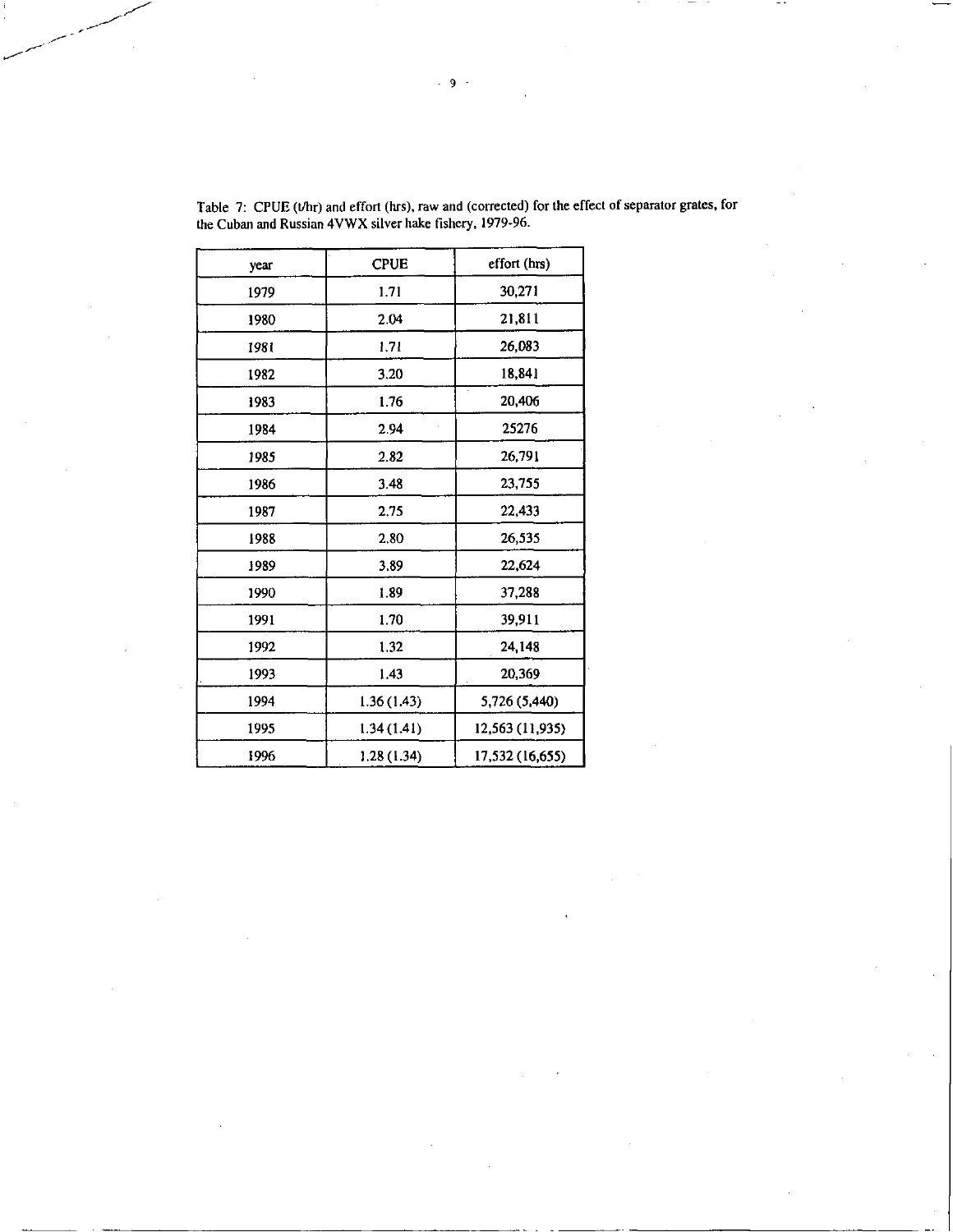| Age                     | 1977   | 1978   | 1979   | 1980   | 1981   | 1982   | 1983   | 1984   | 1985   | 1986   |
|-------------------------|--------|--------|--------|--------|--------|--------|--------|--------|--------|--------|
|                         | 7737   | 26740  | 89437  | 17730  | 32839  | 192025 | 114273 | 188970 | 102726 | 552598 |
| $\overline{2}$          | 27660  | 23257  | 152705 | 55638  | 34724  | 293420 | 108957 | 70369  | 172576 | 84325  |
| $\overline{\mathbf{3}}$ | 21421  | 16266  | 67003  | 97253  | 131420 | 80348  | 38209  | 208723 | 34402  | 70625  |
| 4                       | 4592   | 8874   | 20048  | 45862  | 60469  | 60487  | 19340  | 37926  | 71191  | 22623  |
| 5                       | 1348   | 6733   | 11522  | 10684  | 16241  | 32426  | 10632  | 11828  | 21488  | 13448  |
| 6                       | 1278   | 3046   | 5055   | 4525   | 5127   | 8257   | 2882   | 7942   | 9445   | 4235   |
| 7                       | 984    | 1286   | 2664   | 2001   | 2367   | 3549   | 876    | 2860   | 2667   | 1622   |
| 8                       | 336    | 502    | 969    | 589    | 794    | 2535   | 401    | 1136   | 1175   | 673    |
| 9                       | 283    | 865    | 275    | 385    | 564    | 327    | 337    | 522    | 215    | 376    |
| 1ŧ.                     | 65639  | 87569  | 349678 | 234667 | 334545 | 673374 | 295907 | 530276 | 415885 | 750525 |
| Age                     | 1987   | 1988   | 1989   | 1990   | 1991   | 1992   | 1993   | 1994   | 1995   | 1996   |
| 1                       | 146007 | 69740  | 172095 | 117089 | 66678  | 45284  | 166402 | 78069  | 156447 | 99503  |
| $\mathbf{2}$            | 266663 | 89508  | 63810  | 125952 | 84743  | 56347  | 91306  | 59547  | 68898  | 192521 |
| 3                       | 46095  | 81458  | 24151  | 42329  | 35293  | 46180  | 74838  | 37734  | 84328  | 51155  |
| 4                       | 18982  | 16709  | 13405  | 13022  | 13257  | 11097  | 25736  | 15082  | 56947  | 39144  |
| 5                       | 6048   | 14249  | 4130   | 4173   | 6577   | 4477   | 3296   | 6734   | 15317  | 9456   |
| 6                       | 4168   | 2502   | 1868   | 1169   | 2456   | 2237   | 805    | 1173   | 3367   | 1584   |
| 7                       | 1199   | 2338   | 769    | 432    | 402    | 424    | 524    | 305    | 1295   | 295    |
| 8                       | 672    | 468    | 282    | 227    | 143    | 139    | .98    | 204    | 614    | 566    |
| 9                       | 471    | 121    | 129    | 82     | 124    | 192    | 38     | 131    | 652    | 156    |
| $_{1+}$                 | 490305 | 277093 | 280639 | 304475 | 209904 | 168890 | 363061 | 199067 | 387866 | 394380 |
|                         |        |        |        |        |        |        |        |        |        |        |

Table 8 Scotian Shelf silver hake Canadian July research vessel survey catch numbers ('000) at age.

|             |  | Table 9: Stratified mean catch per tow for the Canada-Russia juvenile silver hake survey, core strata |  |
|-------------|--|-------------------------------------------------------------------------------------------------------|--|
| $(60-78)$ . |  |                                                                                                       |  |

l.

| Year Class                    | 1981  | 1982 | 1983  | 1984 | 1985  | 1986  | 1987  | 1988  | 1989  |
|-------------------------------|-------|------|-------|------|-------|-------|-------|-------|-------|
| mean catch/tow                | 579.0 | 8.8  | 232.2 | 43.4 | 284.8 | 198.0 | 102.0 | 204.8 | 131.5 |
| std.error                     | 64.4  | 1.2  | 24.4  | 71   | 62.2  | 37.9  | 23.0  | 35.3  | 19.0  |
| CV                            | 0.11  | 0.14 | 0.11  | 0.16 | 0.22  | 0.19  | 0.23  | 0.17  | 0.14  |
| number of sets                | 77    | 61   | 64    | 71   | 82    | 74    | 105   | 79    | 74    |
| July RV age 1 #'s<br>$(10^6)$ | 192   | 114  | 189   | 103  | 553   | 146   | 70    | 172   | 117   |

 $\ddot{\phantom{a}}$ 

| <b>Year Class</b>                       | 1990  | 1991 | 1992'          | 1993  | 1994  | 1995  | 1996  |
|-----------------------------------------|-------|------|----------------|-------|-------|-------|-------|
| mean catch/tow                          | 187.4 | 78.6 |                | 186.5 | 105.4 | 252.0 | 444.1 |
| std.error                               | 24.1  | 10.4 | -              | 17.2  | 8.4   | 60.5  | 186.5 |
| CV                                      | 0.13  | 0.13 | $\blacksquare$ | 0.09  | 0.08  | 0.24  | 0.42  |
| number of sets                          | 68    | 71   |                | 95    | 73    | 83    | 81    |
| July RV age 1 #'s<br>(10 <sup>6</sup> ) | 67    | 45   | 166            | 78    | 156   | 100   | --    |

' no survey in 1992.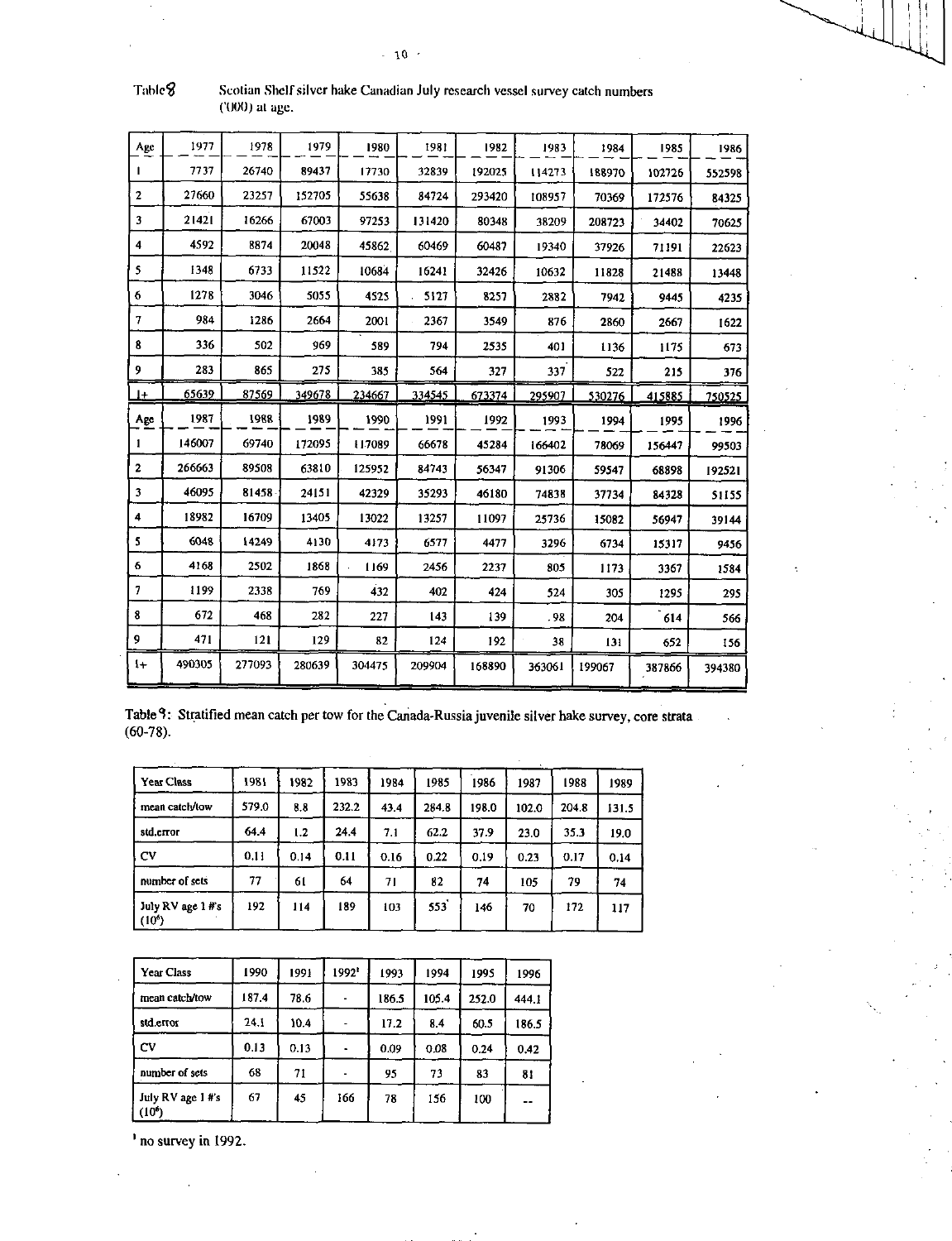Tabiz100; Parameter estimates from ADAPT for 4VWX silver hake using Canadian July RV survey (ages 1-9), commercial CPUE (ages 1-9) and 0-group index (age 1).

PAR-STATS APPROXIMATE STATISTICS ASSUMING LINEARITY NEAR SOLUTION

|                                                                                                                      | ORTHOGONALITY OFFSET<br>MEAN SOUARE RESIDUALS                                                                              |                                                                                                                            | 0.003343<br>0.690082                                                                                                                |                                                                                                                                  |                                                                                                                                      |
|----------------------------------------------------------------------------------------------------------------------|----------------------------------------------------------------------------------------------------------------------------|----------------------------------------------------------------------------------------------------------------------------|-------------------------------------------------------------------------------------------------------------------------------------|----------------------------------------------------------------------------------------------------------------------------------|--------------------------------------------------------------------------------------------------------------------------------------|
| PARAMETER                                                                                                            | PAR. EST.                                                                                                                  | STD. ERR.                                                                                                                  | REL. ERR.                                                                                                                           | <b>BIAS</b>                                                                                                                      | REL. BIAS<br><b>.</b>                                                                                                                |
| age 2<br>age 3<br>age 4<br>age 5<br>age 6<br>age 7<br>age 8<br>age 9                                                 | 1.414E1<br>1.306E1<br>1.176E1<br>1.182E1<br>1.056E1<br>9.289E0<br>7 481E0<br>6.218E0                                       | --------<br>$5.027E-1$<br>$4.314E-1$<br>$4.203E-1$<br>$3.562E - 1$<br>$3.576E - 1$<br>$3.609E-1$<br>3.710E-1<br>$3.737E-1$ | --------<br>$3.556E - 2$<br>$3.302E-2$<br>$3.573E - 2$<br>$3.013E-2$<br>3.388E-2<br>3.885E-2<br>$4.959E-2$<br>$6.009E-2$            | ---------<br>$1.798E-3$<br>$-6.179E-3$<br>$-1.449E-2$<br>$-6.971E-4$<br>$1.416E-3$<br>$-5.289E-4$<br>$-5.067E-3$<br>$-1.121E-2$  | $1.272E-4$<br>$-4.730E-4$<br>$-1.232E-3$<br>$-5.896E - 5$<br>$1.342E - 4$<br>$-5.694E - 5$<br>$-6.773E-4$<br>$-1.802E-3$             |
| RV age 1<br>$RV$ age $2$<br>RV age 3<br>$RV$ age $4$<br>RV age 5<br>RV age 6<br>RV age 7<br>RV age 8<br>$RV$ age $9$ | $-1.120E1$<br>$-1.063E1$<br>$-1.032E1$<br>$-1.001E1$<br>$-9.699E0$<br>$-9.489E0$<br>$-9.399E0$<br>$-9.372E0$<br>$-9.566E0$ | 2.008E-1<br>$1.990E-1$<br>$1.983E-1$<br>1.980E-1<br>1.986E-1<br>1.991E-1<br>1.988E-1<br>1.985E-1<br>1.978E-1               | $-1.794E-2$<br>$-1.872E-2$<br>$-1.921E-2$<br>$-1.978E-2$<br>$-2.047E-2$<br>$-2.098E-2$<br>$-2.115E-2$<br>$-2.118E-2$<br>$-2.068E-2$ | $-3.312E-3$<br>$-2.774E-3$<br>$-2.334E-3$<br>$-2.411E-3$<br>$-1.365E-3$<br>$2.934E-4$<br>$1.463E-3$<br>$2.994E-3$<br>$3.832E-3$  | $2.959E - 4$<br>$2.611E-4$<br>$2.261E-4$<br>$2.409E - 4$<br>$1.407E-4$<br>$-3.092E-5$<br>$-1.557E - 4$<br>$-3.194E-4$<br>$-4.006E-4$ |
| CPUE 1<br>CPUE <sub>2</sub><br>CPUE 3<br>CPUE 4<br>CPUE 5<br>CPUE <sub>6</sub><br>CPUE 7<br>CPUE 8<br>CPUE 9         | $-8.760E0$<br>$-1.420E1$<br>$-1.178E1$<br>$-1.061E1$<br>$-1.026E1$<br>$-1.027E1$<br>$-1.038E1$<br>$-1.089E1$<br>$-1.124E1$ | $2.283E-1$<br>2.008E-1<br>$1.990E-1$<br>$1.983E-1$<br>1.980E-1<br>1.986E-1<br>$1.991E-1$<br>1.988E-1<br>1.985E-1           | $-2.606E-2$<br>$-1.414E-2$<br>$-1.690E-2$<br>$-1.868E-2$<br>$-1.929E-2$<br>$-1.934E-2$<br>$-1.918E-2$<br>$-1.826E-2$<br>$-1.765E-2$ | $-3.487E-3$<br>$-3.312E-3$<br>$-2.774E-3$<br>$-2.334E-3$<br>$-2.411E-3$<br>$-1.365E-3$<br>$2.934E-4$<br>$1.463E-3$<br>$2.994E-3$ | 3.980E-4<br>$2,333E-4$<br>$2.356E - 4$<br>$2.199E-4$<br>$2.349E - 4$<br>$1.330E - 4$<br>$-2.826E - 5$<br>$-1.344E-4$<br>$-2.662E-4$  |
| Juv 1                                                                                                                | $-1.265E1$                                                                                                                 | $1.978E-1$                                                                                                                 | $-1.563E-2$                                                                                                                         | $3.832E-3$                                                                                                                       | $-3.029E - 4$                                                                                                                        |

Table  $\%$ b: Results of bias adjustment for population estimates.

|        | EST.<br>PAR. | ERR.<br>STD. | ERR.<br>REL. | <b>BIAS</b> | REL. BIAS |
|--------|--------------|--------------|--------------|-------------|-----------|
| age 2  | 1377164      | 692302       | 0.50         | 176462      | 0.13      |
| age 3  | 471421       | 203371       | 0.43         | 40948       | 0.09      |
| age 4  | 128296       | 53925        | 0.42         | 9473        | 0.07      |
| age 5  | 136304       | 48549        | 0.36         | 8550        | 0.06      |
| age 6  | 38428        | 13743        | 0.36         | 2512        | 0.07      |
| age 7  | 10818        | 3904         | 0.36         | 699         | 0.06      |
| age 8  | 1774         | 658          | 0.37         | 113         | 0.06      |
| age 9  | 502          | 187          | 0.37         | 29          | 0.06      |
| age 10 | 8            | 2            | 0.20         | ٥           | -0.02     |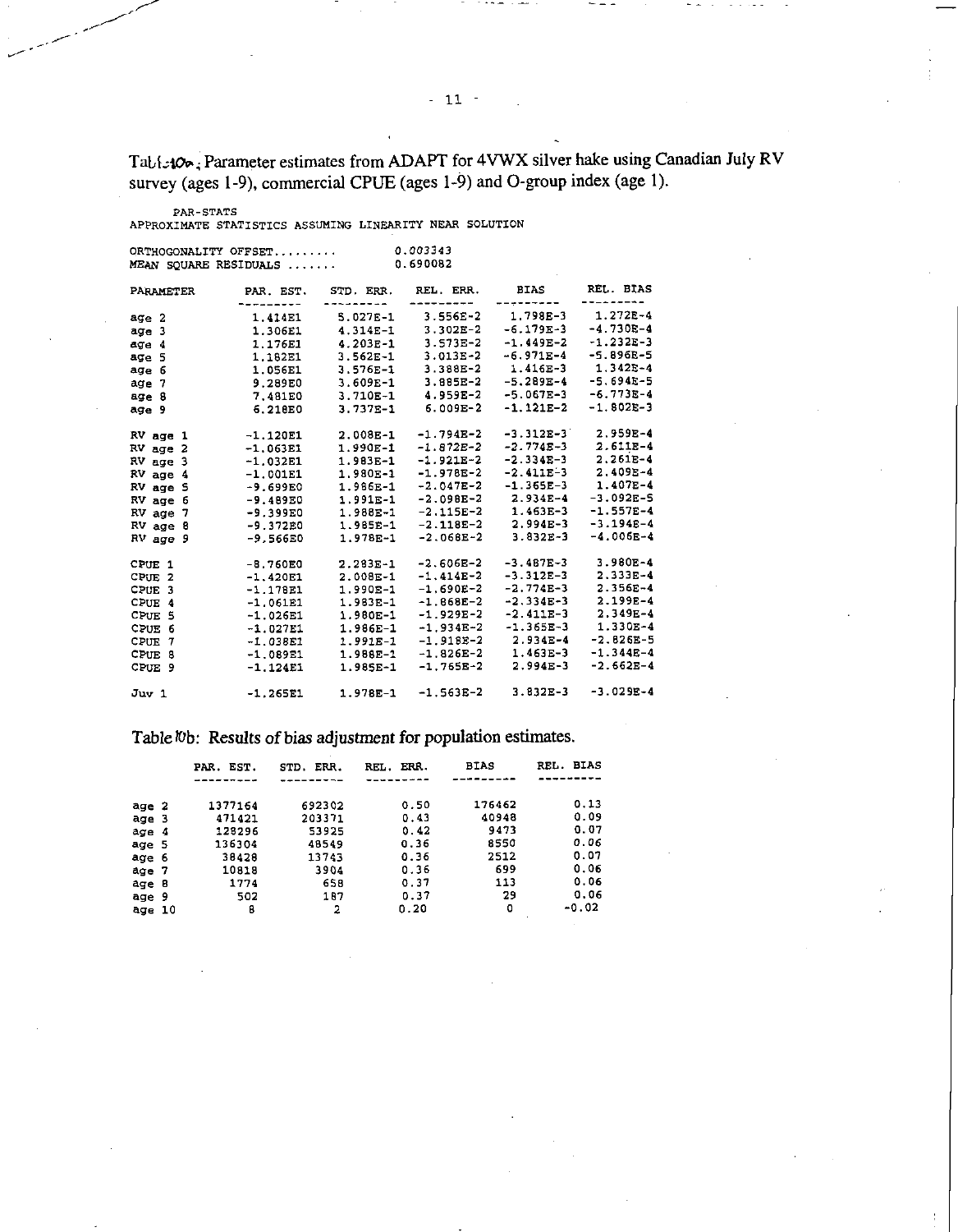| RV          |         |         |         |           |         |         |         |         |         |
|-------------|---------|---------|---------|-----------|---------|---------|---------|---------|---------|
|             | 1.00    | 2.00    | $-3.00$ | 4.00      | 5.00    | 6.00    | 7.00    | 8.00    | 9.00    |
| 1979.00     | $-0.12$ | 0.58    | 0.39    | $-0.15$   | $-0.50$ | $-0.25$ | $-0.92$ | $-0.86$ | $-2.46$ |
| 1980.00     | $-1.42$ | $-0.67$ | 0.49    | 0.64      | 0.06    | $-0.70$ | $-0.06$ | $-1.82$ | $-1.07$ |
| 1981.00     | $-1.08$ | 0.03    | 0.61    | 0.52      | 0.25    | 0.22    | $-0.72$ | $-0.22$ | $-1.19$ |
| 1982.00     | 0.12    | 1.00    | 0.32    | 0.59      | 0.83    | 0.45    | 1.08    | $-0.11$ | $-0.34$ |
| 1983.00     | 0.23    | $-0.55$ | $-0.77$ | $-0.64$   | $-0.42$ | $-0.53$ | $-0.93$ | 0.21    | $-1.45$ |
| 1984.00     | 0.25    | $-0.36$ | 0.53    | $-0.21$   | $-0.60$ | $-0.13$ | 0.21    | $-0.09$ | 1.41    |
| 1985.00     | 0.23    | 0.13    | $-0.71$ | 0.31      | 0.28    | $-0.01$ | $-0.53$ | $-0.05$ | $-1.05$ |
| 1986.00     | 1.02    | $-0.02$ | $-0.13$ | $-0.20$   | $-0.30$ | 0.31    | $-0.98$ | $-1.24$ | $-0.45$ |
| 1987.00     | 0.51    | 0.27    | $-0.08$ | $-0.58$   | $-0.39$ | $-0.52$ | 0.42    | $-1.33$ | $-0.88$ |
| 1988.00     | $-0.17$ | $-0.06$ | $-0.34$ | $-0.26$   | $-0.01$ | $-0.33$ | $-0.17$ | 0.27    | $-2.38$ |
| 1989.00     | 0.36    | $-0.30$ | $-0.70$ | $-0.77$   | $-0.21$ | $-0.44$ | $-0.33$ | $-1.05$ | $-0.09$ |
| 1990.00     | 0.58    | 0.12    | 0.03    | $-0.21$   | $-0.39$ | 0.35    | $-0.11$ | $-0.50$ | $-1.08$ |
| 1991.00     | 0.14    | 0.31    | $-0.11$ | 0.49      | 0.57    | 1.08    | 0.92    | 0.32    | $-0.29$ |
| 1992.00     | $-0.53$ | $-0.04$ | 0.39    | 0.15      | 1.22    | 1.09    | 1.56    | 1.22    | 1.93    |
| 1993.00     | 0.46    | 0.13    | 0.82    | 0.97      | 0.16    | 1.19    | 0.61    | 1.82    | 0.92    |
| 1994.00     | 0.13    | $-0.70$ | $-0.44$ | $-0.25$   | 0.54    | $-0.09$ | 1.41    | 0.16    | 3.42    |
| 1995.00     | 0.13    | $-0.10$ | $-0.17$ | 0.32      | 0.06    | 0.19    | 0.39    | 3.22    | 1.95    |
| 1996.00     | $-0.85$ | 0.25    | $-0.13$ | $-0.72$   | $-1.16$ | $-1.87$ | $-1.84$ | 0.03    | 3.08    |
| <b>CPUE</b> |         |         |         |           |         |         |         |         |         |
|             | 1.00    | 2.00    | 3.00    | 4.00      | 5.00    | 6.00    | 7.00    | 8.00    | 9.00    |
| 1979.00     | 0.31    | $-0.35$ | $-0.34$ | $-0.40$   | $-0.38$ | 0.22    | $-0.37$ | $-0.77$ | $-0.17$ |
| 1980.00     | 0.74    | $-0.06$ | $-0.32$ | $-0.25$   | 0.15    | $-0.45$ | 0.31    | $-0.99$ | $-0.13$ |
| 1981.00     | $-1.67$ | $-0.99$ | $-0.25$ | $-0.66$   | $-0.45$ | $-0.30$ | $-0.87$ | $-0.31$ | $-0.45$ |
| 1982.00     | 0.24    | $-0.19$ | $-0.08$ | 0.34      | 0.74    | 0.38    | 1.38    | $-0.57$ | 0.48    |
| 1983.00     | $-0.45$ | $-0.23$ | $-0.81$ | $-0.68$   | $-0.49$ | $-0.18$ | $-0.23$ | 0.91    | $-0.42$ |
| 1984.00     | 1.18    | $-0.57$ | $-0.12$ | $-0.10$   | $-0.46$ | $-0.79$ | $-0.24$ | $-0.97$ | $-0.38$ |
| 1985.00     | 0.33    | 0.01    | $-0.35$ | 0.17      | 0.32    | $-0.12$ | $-0.16$ | $-0.81$ | 0.13    |
| 1986.00     | 0.67    | 0.08    | 0.47    | 0.51      | 0.15    | 1.07    | $-0.48$ | $-0.53$ | 0.55    |
| 1987.00     | $-0.36$ | 0.39    | 0.32    | $-0.08$   | 0.14    | $-0.06$ | $-0.14$ | $-1.72$ | 0.01    |
| 1988.00     | $-0.75$ | $-0.24$ | 0.16    | $-0.13$   | $-0.01$ | $-0.20$ | 0.25    | 0.36    | $-0.11$ |
| 1989.00     | 0.59    | 0.33    | 0.66    | 1.05      | 1.11    | 1.25    | 1.06    | 1.43    | 0.98    |
| 1990.00     | $-0.62$ | 0.46    | 0.22    | $-0.12 -$ | $-0.11$ | 0.27    | 0.45    | $-0.70$ | $-0.02$ |
| 1991.00     | $-0.70$ | 0.47    | 0.61    | 0.69      | 0.43    | 1.13    | 0.76    | 1.11    | 0.57    |
| 1992.00     | $-0.21$ | 0.50    | 0.27    | 0.44      | 0.65    | 0.51    | 1.18    | 0.78    | 0.48    |
| 1993.00     | 1.09    | 0.47    | 0.35    | 0.83      | 0.53    | 1.07    | $-0.61$ | 1.80    | 0.75    |
| 1994.00     | $-0.11$ | $-0.45$ | 0.39    | 0.08      | 0.05    | $-0.64$ | 0.68    | $-0.59$ | $-0.06$ |
| 1995.00     | $-0.84$ | 0.22    | $-0.67$ | $-0.19$   | $-0.63$ | $-1.09$ | $-1.40$ | 2.21    | $-0.52$ |
| 1996.00     | 0.55    | 0.15    | $-0.51$ | $-1.49$   | $-1.76$ | $-2.07$ | $-1.55$ | $-0.63$ | $-1.69$ |

JUV

| 1982.00 | 0.88  |
|---------|-------|
| 1983.00 | -2.67 |
| 1984.00 | 0.10  |
| 1985.00 | -0.97 |
| 1986.00 | 0.01  |
| 1987.00 | 0.48  |
| 1988.00 | -0.12 |
| 1989.00 | 0.19  |
| 1990.00 | 0.35  |
| 1991.00 | 0.83  |
| 1993.00 | -0.32 |
| 1994.00 | 0.67  |
| 1995.00 | 0.28  |
| 1996.00 | 0.30  |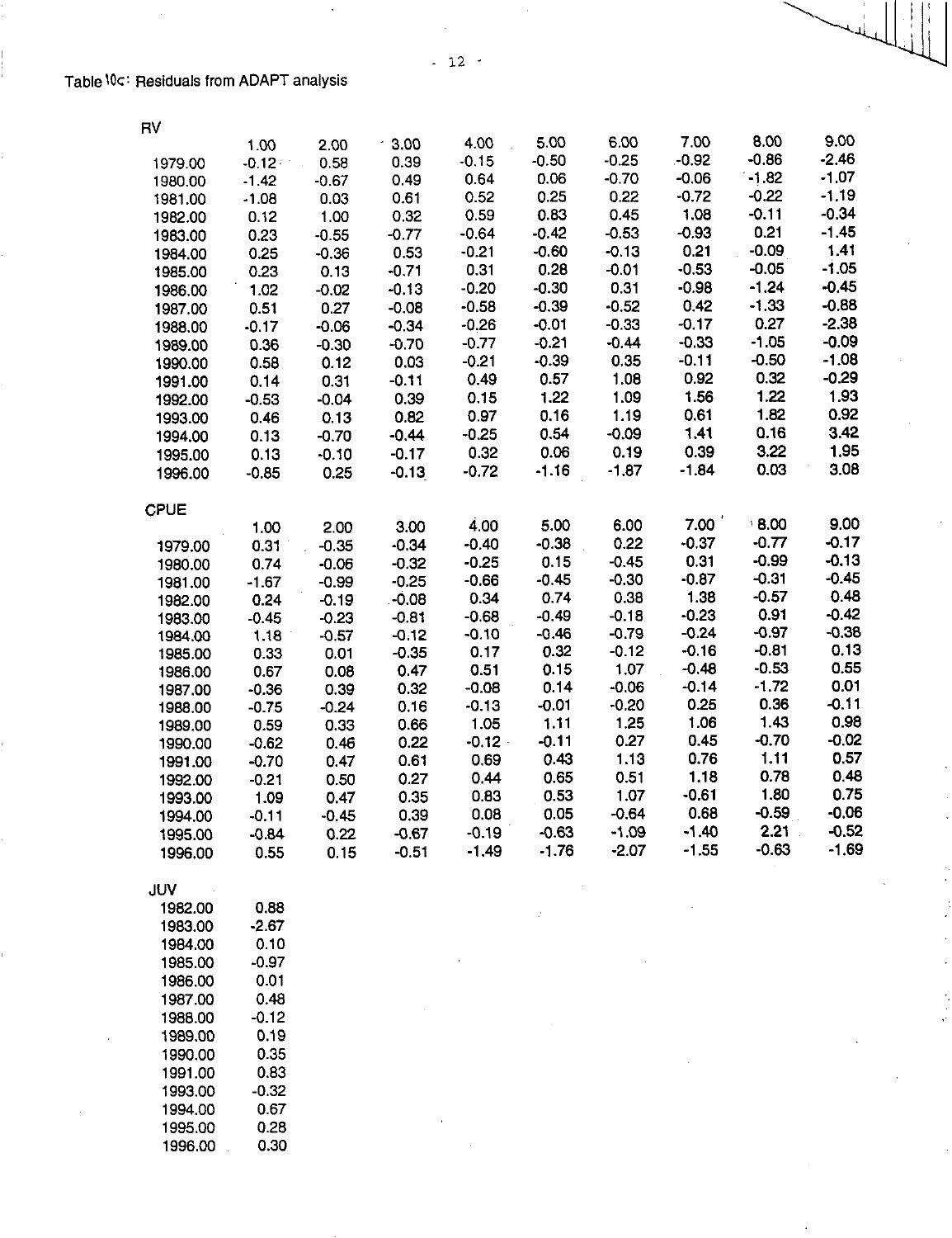Table  $1 \, \alpha$ : 4VWX silver hake beginning of year population numbers

| <b>AGE</b>     | 1979        | 1980    | 1981    | 1982    | 1983    | 1984    | 1985    |
|----------------|-------------|---------|---------|---------|---------|---------|---------|
| 1              | 906114      | 660678  | 861813  | 1529829 | 810865  | 1338797 | 733035  |
| 2              | 468922      | 590673  | 429388  | 575773  | 1009064 | 538783  | 849049  |
| 3              | 217673      | 267495  | 338740  | 267371  | 343035  | 597948  | 324020  |
| 4              | 88642       | 87616   | 122770  | 139793  | 118354  | 184602  | 235466  |
| 5              | 53516       | 30249   | 33164   | 52193   | 39614   | 55796   | 57962   |
| 6              |             | 18075   | 8827    | 12706   | 10165   | 17420   | 21942   |
|                | 17795       |         |         |         | 3808    | 4099    | 8246    |
| $\overline{7}$ | 11982       | 4095    | 7958    | 3336    |         |         |         |
| 8              | 3599        | 5487    | 1601    | 4364    | 640     | 1893    | 1913    |
| 9              | 5817        | 2012    | 3313    | 839     | 2549    | 228     | 1121    |
| 10             | $\mathbf 0$ | 3596    | 1269    | 2106    | 511     | 1637    | 145     |
| age 1+         | 1774060     | 1669976 | 1808843 | 2588310 | 2338605 | 2741203 | 2232899 |
| age 2+         | 867946      | 1009298 | 947030  | 1058481 | 1527740 | 1402406 | 1499864 |
| age 3+         | 399024      | 418625  | 517642  | 482708  | 518676  | 863623  | 650815  |
| age $4+$       | 181351      | 151130  | 178902  | 215337  | 175641  | 265675  | 326795  |
| <b>AGE</b>     | 1986        | 1987    | 1988    | 1989    | 1990    | 1991    | 1992    |
| 1              | 1795349     | 782088  | 735265  | 1076852 | 587404  | 512919  | 672400  |
| 2              | 479203      | 1166412 | 518718  | 488708  | 702120  | 388451  | 339156  |
| 3              | 463466      | 264437  | 609068  | 296906  | 258320  | 302627  | 166382  |
| 4              | 138393      | 129553  | 86367   | 197562  | 73989   | 60831   | 46632   |
| 5              | 56833       | 27023   | 43732   | 26772   | 20966   | 17204   | 5310    |
| 6              | 12131       | 15480   | 7778    | 12465   | 2600    | 4829    | 2153    |
| 7              | 7295        | 1388    | 5560    | 2741    | 1181    | 459     | 254     |
| 8              | 3647        | 3732    | 652     | 2026    | 606     | 288     | 81      |
| 9              | 1100        | 2043    | 2375    | 270     | 444     | 320     | 52      |
|                |             |         | 1274    | 1476    | 150     | 265     | 174     |
| 10             | 682         | 647     |         |         |         |         |         |
| age 1+         | 2958099     | 2392803 | 2010789 | 2105778 | 1647780 | 1288193 | 1232594 |
| age 2+         | 1162750     | 1610715 | 1275524 | 1028926 | 1060376 | 775274  | 560194  |
| age 3+         | 683547      | 444303  | 756806  | 540218  | 358256  | 386823  | 221038  |
| age 4+         | 220081      | 179866  | 147738  | 243312  | 99936   | 84196   | 54656   |
|                |             |         |         |         |         |         |         |
| <b>AGE</b>     | 1993        | 1994    | 1995    | 1996    | 1997    |         |         |
| 1              | 910712      | 578230  | 1127978 | 1831853 |         |         |         |
| 2              | 444658      | 584828  | 386257  | 753260  | 1200702 |         |         |
| 3              | 167370      | 231014  | 381243  | 229813  | 430473  |         |         |
| 4              | 53162       | 55959   | 126377  | 218648  | 118823  |         |         |
|                |             |         |         | 59539   | 127754  |         |         |
| 5              | 9514        | 8284    | 30365   |         |         |         |         |
| 6              | 868         | 2056    | 4517    | 16171   | 35916   |         |         |
| 7              | 465         | 121     | 1257    | 2658    | 10119   |         |         |
| 8              | 46          | 254     | 67      | 795     | 1661    |         |         |
| 9              | 28          | 8       | 164     | 13      | 472     |         |         |
| 10             | 31          | 17      | 5       | 108     | 8       |         |         |
| age 1+         | 1586854     | 1460771 | 2058230 | 3112858 |         |         |         |
| age 2+         | 676142      | 882541  | 930252  | 1281005 | 1925928 |         |         |
| age 3+         | 231484      | 297713  | 543995  | 527745  | 725226  |         |         |
| age 4+         | 64114       | 66699   | 162752  | 297932  | 294753  |         |         |
|                |             |         |         |         |         |         |         |

l.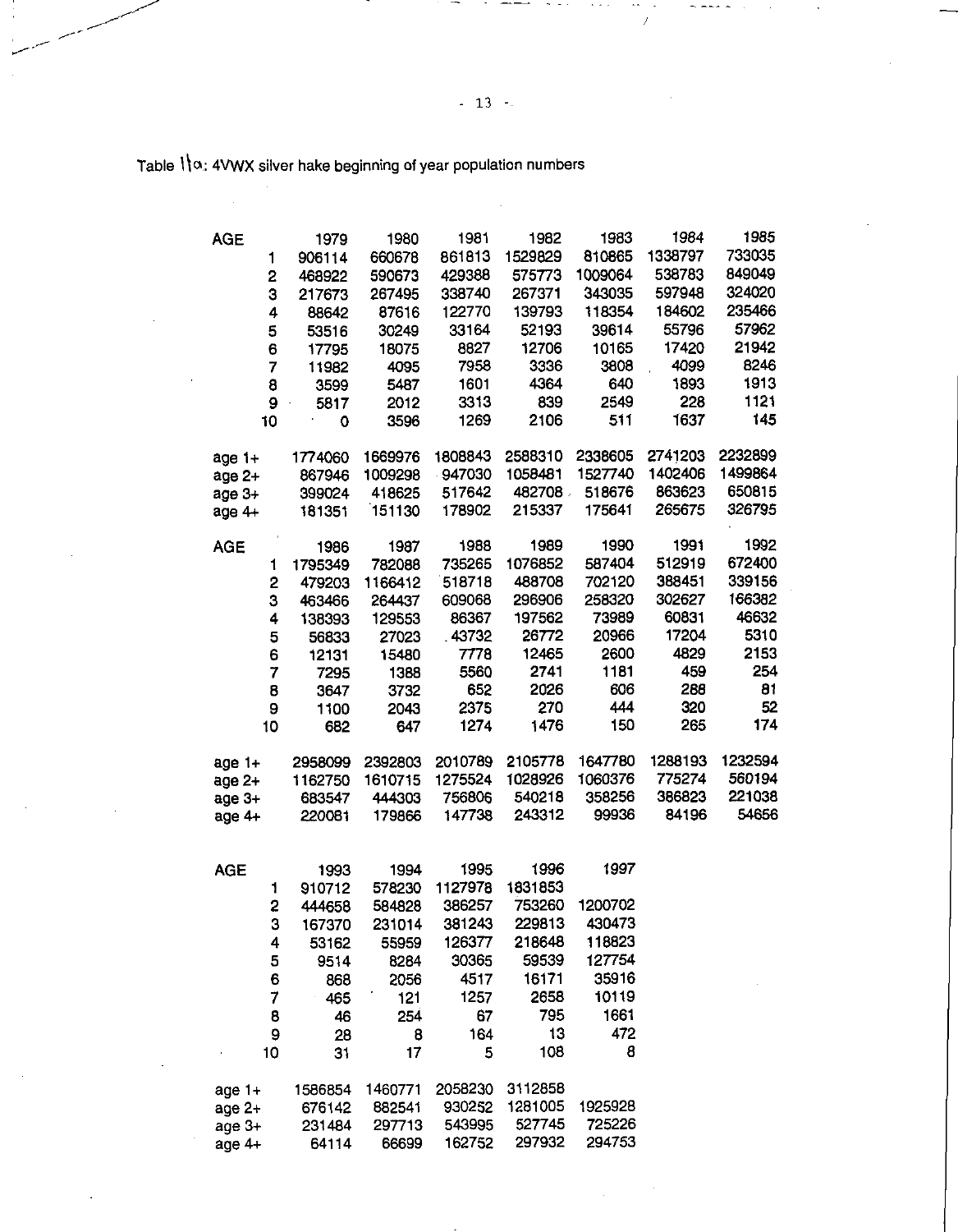Table 11b: 4VWX silver hake beginning of year population biomass (t)

|      |                         | 1979           | 1980           | 1981            | 1982   | 1983   | 1984   | 1985   |
|------|-------------------------|----------------|----------------|-----------------|--------|--------|--------|--------|
|      | 1                       | 45306          | 13214          | 34473           | 76491  | 40543  | 66940  | 36652  |
|      | $\overline{\mathbf{c}}$ | 56271          | 64974          | 34351           | 57577  | 90816  | 53878  | 84905  |
|      | 3                       | 43535          | 53499          | 60973           | 53474  | 61746  | 89692  | 51843  |
|      | 4                       | 22161          | 22780          | 30693           | 33550  | 27221  | 38766  | 44739  |
|      | 5                       | 15520          | 9377           | 10281           | 15658  | 11092  | 13949  | 13331  |
|      | 6                       | 6050           | 6146           | 3266            | 4574   | 3456   | 5574   | 6144   |
|      | 7                       | 5032           | 1843           | 3661            | 1401   | 1485   | 1558   | 3133   |
|      | 8                       | 2231           | 3402           | 1121            | 2313   | 288    | 947    | 937    |
|      | 9                       | 4886           | 1710           | 3247            | 571    | 1224   | 125    | 729    |
|      | 10                      | 0              | 3021           | 1104            | 2780   | 189    | 671    | 113    |
| $1+$ |                         | 200991         | 179965         | 183168          | 248390 | 238060 | 272101 | 242526 |
| $2+$ |                         | 155686         | 166751         | 148696          | 171898 | 197517 | 205161 | 205874 |
| 3+   |                         | 99415          | 101777         | 114345          | 114321 | 106701 | 151283 | 120969 |
| $4+$ |                         | 55881          | 48278          | 53371           | 60847  | 44955  | 61591  | 69126  |
|      |                         |                |                |                 |        |        |        |        |
|      |                         | 1986           | 1987           | 1988            | 1989   | 1990   | 1991   | 1992   |
|      | 1                       | 71814          | 23463          | 22058           | 43074  | 23496  | 15388  | 47068  |
|      | 2                       | 47920          | 93313          | 41497           | 39097  | 63191  | 34961  | 27132  |
|      | 3                       | 74155          | 42310          | 91360           | 47505  | 41331  | 48420  | 26621  |
|      | 4                       | 29063          | 25911          | 17273           | 39512  | 15538  | 12166  | 9326   |
|      | 5                       | 13072          | 6756           | 10058           | 6693   | 4822   | 4129   | 1274   |
|      | 6                       | 3154           | 4180           | 2100            | 3740   | 780    | 1304   | 581    |
|      | 7                       | 2480           | 486            | 1890            | 932    | 425    | 179    | 86     |
|      | 8                       | 1678           | 1530           | 306             | 912    | 242    | 124    | 36     |
|      | 9                       | 671            | 1062           | 1283            | 173    | 235    | 154    | 31     |
|      | 10                      | 471            | 440            | 662             | 1299   | 158    | 148    | 118    |
| 1+   |                         | 244477         | 199450         | 188489          | 182936 | 150218 | 116972 | 112275 |
| 2+   |                         | 172663         | 175987         | 166431          | 139862 | 126722 | 101585 | 65207  |
| $3+$ |                         | 124742         | 82674          | 124934          | 100765 | 63531  | 66624  | 38074  |
| 4+   |                         | 50588          | 40364          | 33574           | 53260  | 22200  | 18204  | 11453  |
|      |                         |                |                | 1995            | 1996   | 1997   |        |        |
|      |                         | 1993           | 1994<br>23129  | 56399           | 91593  |        |        |        |
|      | 1<br>$\overline{2}$     | 45536          |                | 27038           | 60261  | 96056  |        |        |
|      | 3                       | 40019<br>23432 | 46786<br>27722 | 45749           | 27578  | 51657  |        |        |
|      |                         |                | 8953           | 18957           | 32797  | 17823  |        |        |
|      | 4                       | 10101          |                | 5769            | 11312  | 24273  |        |        |
|      | 5                       | 2093           | 1574<br>514    | 1084            | 4043   | 8979   |        |        |
|      | 6                       | 234            | 40             |                 | 1063   | 3542   |        |        |
|      | 7                       | 153            |                | 415<br>27       | 334    | 681    |        |        |
|      | 8<br>9                  | 16             | 102            | 84              | 7      | 245    |        |        |
|      |                         | 18             | 4<br>25        | 5               | 81     | 9      |        |        |
|      | 10                      | 25             |                |                 | 229069 |        |        |        |
| $1+$ |                         | 121626         | 108849         | 155527<br>99128 | 137476 | 203266 |        |        |
| $2+$ |                         | 76091          | 85720          | 72090           | 77215  | 107209 |        |        |
| $3+$ |                         | 36072          | 38933          |                 | 49638  | 55553  |        |        |
| $4+$ |                         | 12640          | 11212          | 26341           |        |        |        |        |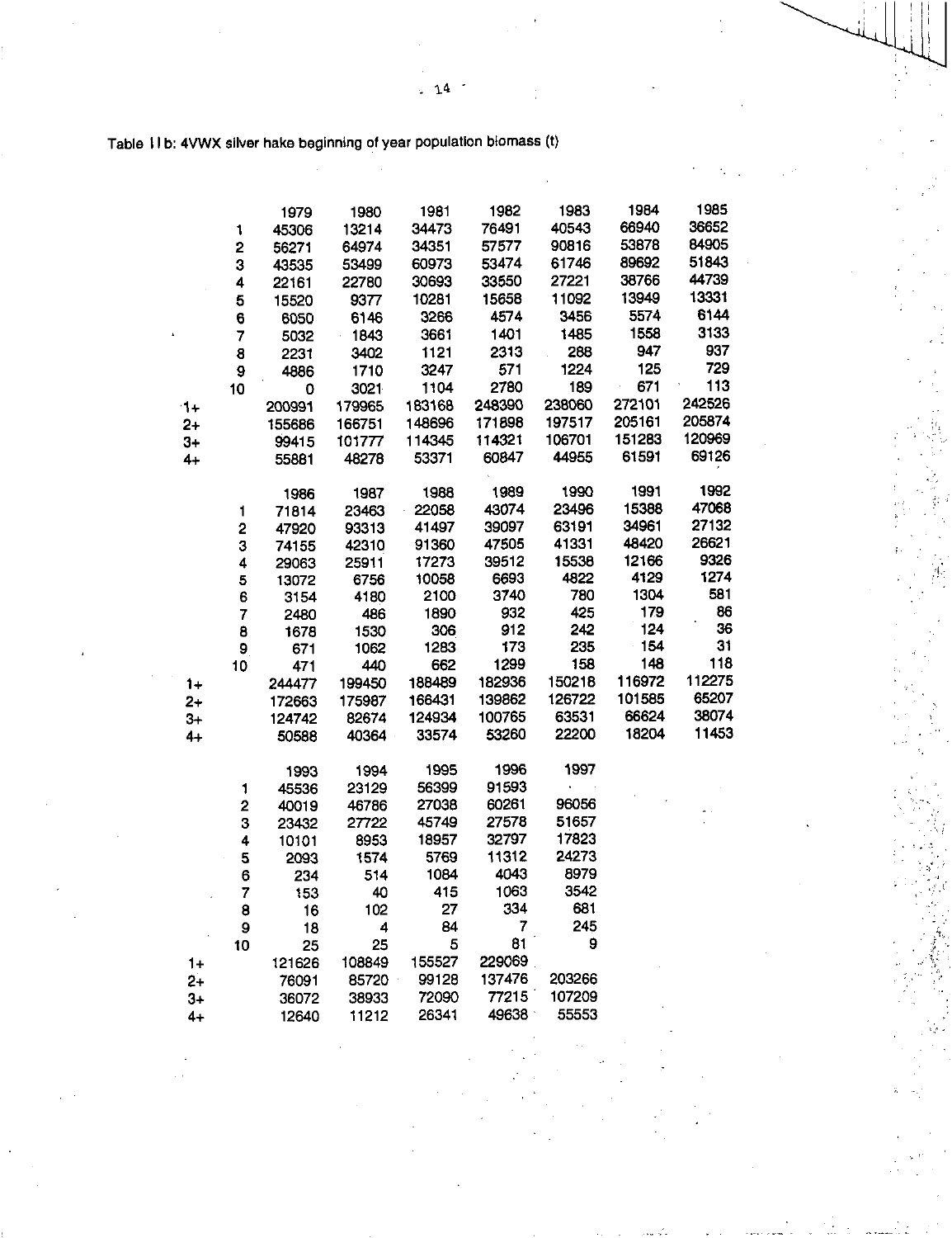|      |       | 2     | 3     | 4     | 5     | 6     | 7     | 8     | 9     | $F_3-5$ |
|------|-------|-------|-------|-------|-------|-------|-------|-------|-------|---------|
| 1979 | 0.028 | 0.161 | 0.510 | 0.675 | 0.685 | 1.069 | 0.381 | 0.181 | 0.081 | 0.623   |
| 1980 | 0.031 | 0.156 | 0.379 | 0.571 | 0.832 | 0.420 | 0.539 | 0.105 | 0.061 | 0.594   |
| 1981 | 0.003 | 0.074 | 0.485 | 0.455 | 0.559 | 0.573 | 0.201 | 0.246 | 0.053 | 0.500   |
| 1982 | 0.016 | 0.118 | 0.415 | 0.861 | 1.236 | 0.805 | 1.250 | 0.138 | 0.097 | 0.837   |
| 1983 | 0.009 | 0.123 | 0.220 | 0.352 | 0.422 | 0.508 | 0.299 | 0.634 | 0.043 | 0.331   |
| 1984 | 0.055 | 0.109 | 0.532 | 0.758 | 0.533 | 0.348 | 0.362 | 0.124 | 0.055 | 0.608   |
| 1985 | 0.025 | 0.205 | 0.451 | 1.021 | 1.164 | 0.701 | 0.416 | 0.154 | 0.096 | 0.879   |
| 1986 | 0.031 | 0.195 | 0.875 | 1.233 | 0.901 | 1.768 | 0.270 | 0.180 | 0.130 | 1.003   |
| 1987 | 0.011 | 0.250 | 0.719 | 0.686 | 0.845 | 0.624 | 0.356 | 0.052 | 0.072 | 0.750   |
| 1988 | 0.008 | 0.158 | 0.726 | 0.771 | 0.855 | 0.643 | 0.609 | 0.480 | 0.076 | 0.784   |
| 1989 | 0.028 | 0.238 | 0.989 | 1.843 | 1.932 | 1.957 | 1.109 | 1.119 | 0.191 | 1.588   |
| 1990 | 0.014 | 0.442 | 1.046 | 1.059 | 1.068 | 1.335 | 1.012 | 0.239 | 0.115 | 1.058   |
| 1991 | 0.014 | 0.448 | 1.470 | 2.039 | 1.678 | 2.546 | 1.329 | 1.316 | 0.209 | 1.729   |
| 1992 | 0.014 | 0.306 | 0.741 | 1.189 | 1.411 | 1.132 | 1.307 | 0.656 | 0.124 | 1.114   |
| 1993 | 0.043 | 0.255 | 0.696 | 1.459 | 1.132 | 1.569 | 0.203 | 1.410 | 0.137 | 1.096   |
| 1994 | 0.003 | 0.028 | 0.203 | 0.211 | 0.207 | 0.092 | 0.197 | 0.039 | 0.016 | 0.207   |
| 1995 | 0.004 | 0.119 | 0.156 | 0.353 | 0.230 | 0.130 | 0.058 | 1.260 | 0.022 | 0.246   |
| 1996 |       | 0.160 | 0.260 | 0.137 | 0.105 | 0.069 | 0.070 | 0.121 | 0.010 | 0.167   |

# Table \} c: 4VWX fishing mortality, from ADAPT analysis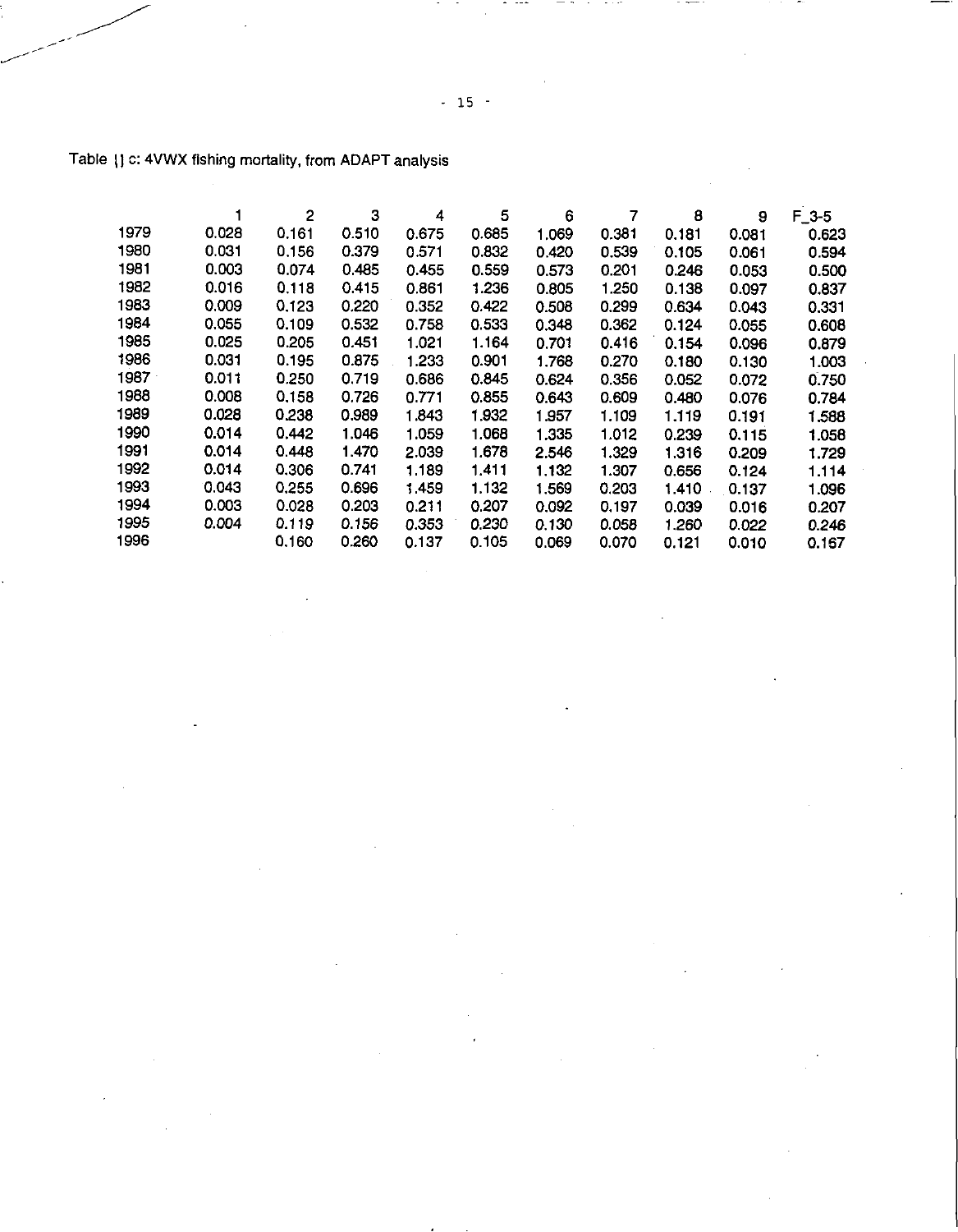Table 12a: Regression of 4VWX silver hake juvenile survey 0-group index vs age 1 numbers from SPA.

Listwise Deletion of Missing Data Equation Number 1 Dependent Variable.. SPA1 Block Number 1. Method: Enter OGRP Variable(s) Entered on Step Number 1.. OGRP Multiple R .59912<br>R Square .35894 R Square .35894<br>Adjusted R Square .28771 Adjusted R Square .28771<br>Standard Error 332.20400 Standard Error Analysis of Variance  $\mathcal{D}_{\mathbf{1}}^{\mathbf{F}}$ Regression 1<br>Residual 9 Residual 9 Sum of Squares 556129.22039 993235.50688 Mean Square 556129.22039 110359.50076  $F =$  5.03925 Signif  $F = .0514$ Variables in the Equation --- Variable B SE B Beta T Sig T .599116 2.245 .0514<br>1572. 1.543 .1572 0GRP 3.237208 1.442074 .599116 2.245 .0514<br>(Constant) 387.181306 250.885844 1.543 .1572

Table 12b: Regression of 4VWX silver hake age 1 numbers from the Canadian July survey vs SPA age 1.

Listwise Deletion of Missing Data

Equation Number 1 Dependent Variable.. SPA1\_01

Block Number 1. Method: Enter LNRV1

Variable(s) Entered on Step Number 1.. LNRV1

| Multiple R<br>R Square<br>Adjusted R Square<br>Standard Error |                | 175.68061  | .88431<br>.78201<br>.76220 | Regression<br>Residual                | Analysis of Variance  | DF<br>11   | Sum of Squares<br>1217927.56808<br>339500.43192 |                   | Mean Squar<br>1217927.5680.<br>30863.6756 |
|---------------------------------------------------------------|----------------|------------|----------------------------|---------------------------------------|-----------------------|------------|-------------------------------------------------|-------------------|-------------------------------------------|
|                                                               |                |            | ÷.                         | $F =$<br>$\Delta \sim 10^4$           | 39.46152              |            | Signif $F =$                                    | .0001             |                                           |
|                                                               |                |            |                            |                                       |                       |            | Variables in the Equation --------------        |                   |                                           |
| Variable                                                      |                | в          | SE B                       |                                       | 95% Confdnce Intryl B |            | Beta                                            | т                 | Sig T                                     |
| LNRV1<br>(Constant)                                           | $-1560.234858$ | 510.290751 | 81.232681                  | 331.498852<br>394.187804 -2427.836231 | $-692.633486$         | 689.082649 | .884314                                         | 6.282<br>$-3.958$ | .0001<br>.0022                            |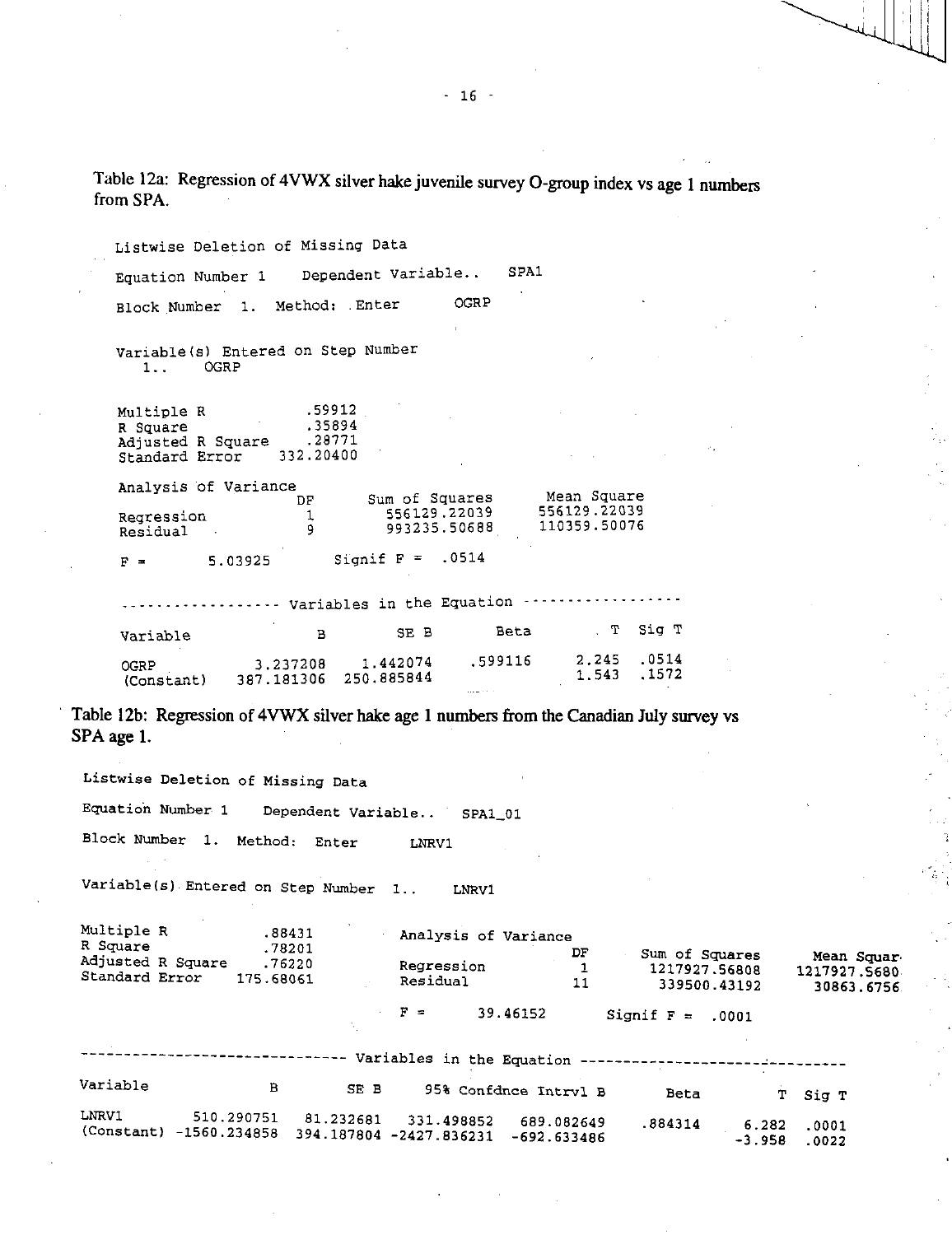Table 12. Comparisons of 1996 estimates of population numbers to initial estimates from retrospective analysis, age by age.

| age 1 |              |                  | 1996 est initial est proportion mean |  |
|-------|--------------|------------------|--------------------------------------|--|
| 1991  | 512919       |                  | 576382 0.889894 0.931342             |  |
| 1992  | 672400       |                  | 487269 1.379936                      |  |
| 1993  | 910712       | 1954349 0.465993 |                                      |  |
| 1994  | 578230       |                  | 743517 0.777696                      |  |
|       | 1995 1127978 |                  | 986691 1.143193                      |  |

# age 2

| 388451 |  |                                                                                                      |
|--------|--|------------------------------------------------------------------------------------------------------|
| 339156 |  |                                                                                                      |
| 444658 |  |                                                                                                      |
| 584828 |  |                                                                                                      |
| 386257 |  |                                                                                                      |
|        |  | 495469 0.784007 0.870774<br>405363 0.836672<br>436951 1.017638<br>660279 0.885729<br>465469 0.829823 |

# age 3

| 1991. | 302627  | 384410 0.787251 0.863075 |  |
|-------|---------|--------------------------|--|
| 1992  | 166382  | 224693 0.740486          |  |
| 1993. | 167370  | 236958 0.706328          |  |
| 1994  | 231014  | 228033 1.013073          |  |
| 1995  | -381243 | 356889 1.06824           |  |

# age 4

| 1991  | 60831  | 67953 0.895192 0.668556 |  |
|-------|--------|-------------------------|--|
| 1992. | 46632  | 77894 0.59866           |  |
| 1993  | 53162  | 101339 0.524596         |  |
| 1994  | 55959  | 122613 0.456387         |  |
| 1995  | 126377 | 145605 0.867944         |  |

# age 5

| 1991 | 17204 |       | 19068  0.902245  0.550757 |  |
|------|-------|-------|---------------------------|--|
| 1992 | 5310  |       | 11514 0.461178            |  |
| 1993 | 9514  |       | 17611  0.540231           |  |
| 1994 | 8284  | 29820 | 0.2778                    |  |
| 1995 | 30365 |       | 53055 0.572331            |  |

# age 6

| 1991 | 4829 |      | 6349 0.760592 0.507129 |  |
|------|------|------|------------------------|--|
| 1992 | 2153 | 4306 | 0.5                    |  |
| 1993 | 868  |      | 2680 0323881           |  |
| 1994 | 2056 |      | 4046 0.508156          |  |
| 1995 | 4517 |      | 10196  0.443017        |  |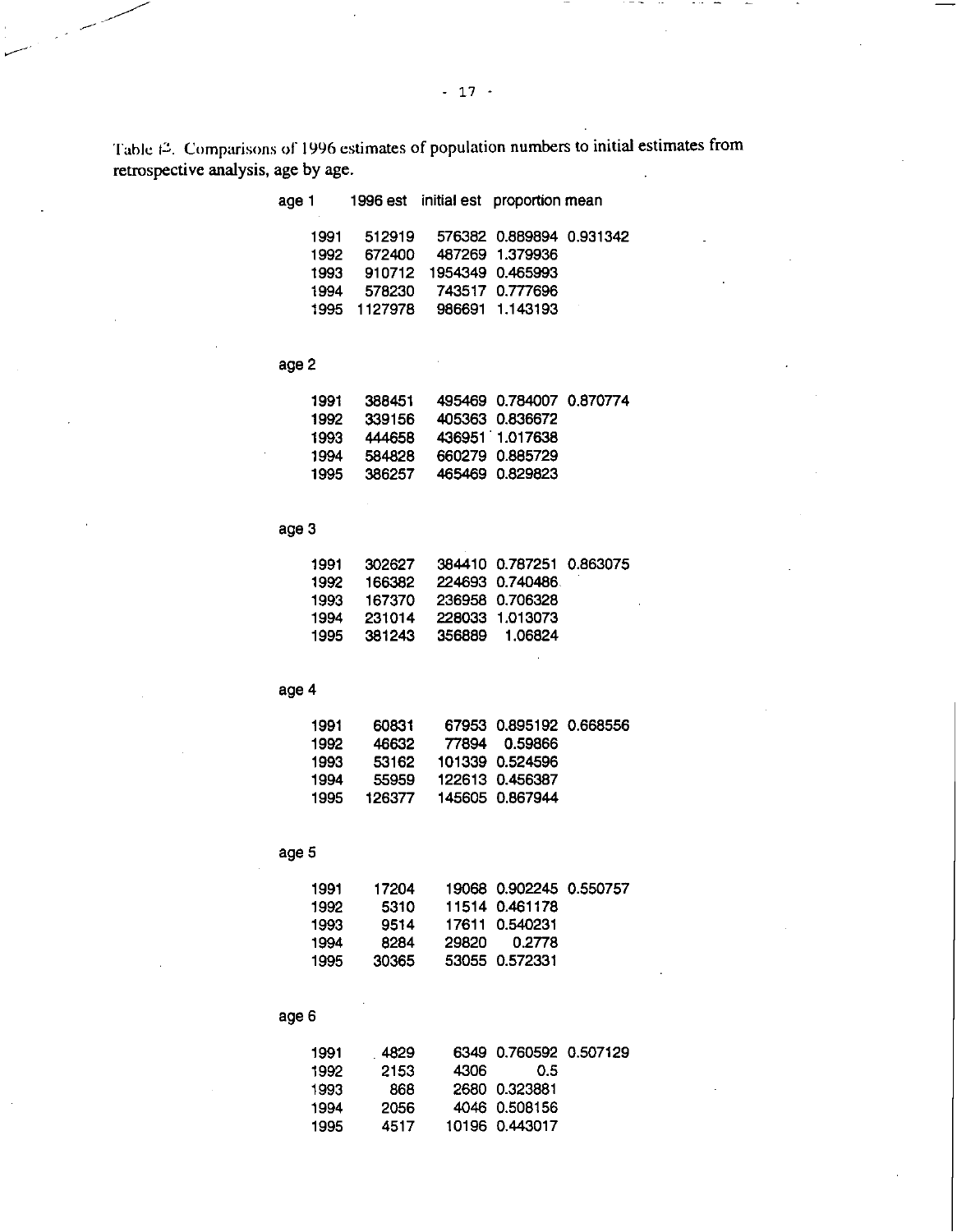Table 14 Results of projection with new parameters; 1996 YC = 1.8 billion, 1995 YC =  $0.996$ billion  $\mathbb{R}^2$ 

Population Numbers 1 2 3 4 5 6 7 8 9 10 1997.00 1800000 660335 371498 79400 70361 18214 5130 842 239 10<br>1998.00 800000 1193674 403982 198165 40680 36833 10034 2895 450 156 1998.00 800000 1193674 403982 198165 40680 36833 10034 2895 450 156 1999.00 800000 521449 630676 149362 65963 14321 14811 4297 1078 283 Fishing Mortality 1 2 3 4 5 6 7 8 9 1997.00 0.011 0.091 0.228 0.269 0.247 0.196 0.172 0.226 0.024 1998.00 0.028 0.238 0.595 0.700 0.644 0.511 0.448 0.588 0.063 Weight (Beginning Year) 1 2 3 4 5 6 7 8 9 10 1998.00 0.05 0.08 0.12 0.15 0.19 0.25 0.36 0.41 0.53 0.97 1999.00 0.05 0.08 0.12 0.15 0.19 0.25 0.36 0.41 0.53 0.97 Projected Population Biomass 1 2 3 4 5 6 7 8 9 10 1998.00 40000 95494 48478 29125 7729 9208 3612 1187 239 152 1999.00 40000 41716 75681 22404 12533 3580 5332 1762 571 275 Projected Catch Numbers 1 2 3 4 5 6 7 8 9 1997.00 15869 47672 63008 15561 12808 2692 672 141 5 1998.00 18223 210022 152260 84128 16260 12352 3031 1082 23 Weight (Average for Catch) 1 2 3 4 5 6 7 8 9 1997.00 0.05 0.10 0.14 0.17 0.20 0.29 0.43 0.43 0.69 1998.00 0.05 0.10 0.14 0.17 0.20 0.29 0.43 0.43 0.69 Projected Catch Biomass 1 2 3 4 5 6 7 8 9 1997.00 793 4767 8569 2645 2587 783 290 61 3 20498 1998.00 911 21002 20707 14302 3284 3595 1309 466 16 65600

> $\sum_{i=1}^{n} \frac{1}{2} \sum_{j=1}^{n} \frac{1}{2} \sum_{j=1}^{n} \frac{1}{2} \sum_{j=1}^{n} \frac{1}{2} \sum_{j=1}^{n} \frac{1}{2} \sum_{j=1}^{n} \frac{1}{2} \sum_{j=1}^{n} \frac{1}{2} \sum_{j=1}^{n} \frac{1}{2} \sum_{j=1}^{n} \frac{1}{2} \sum_{j=1}^{n} \frac{1}{2} \sum_{j=1}^{n} \frac{1}{2} \sum_{j=1}^{n} \frac{1}{2} \sum_{j=1}^{n} \frac{1}{2$ 'n.

- 18 -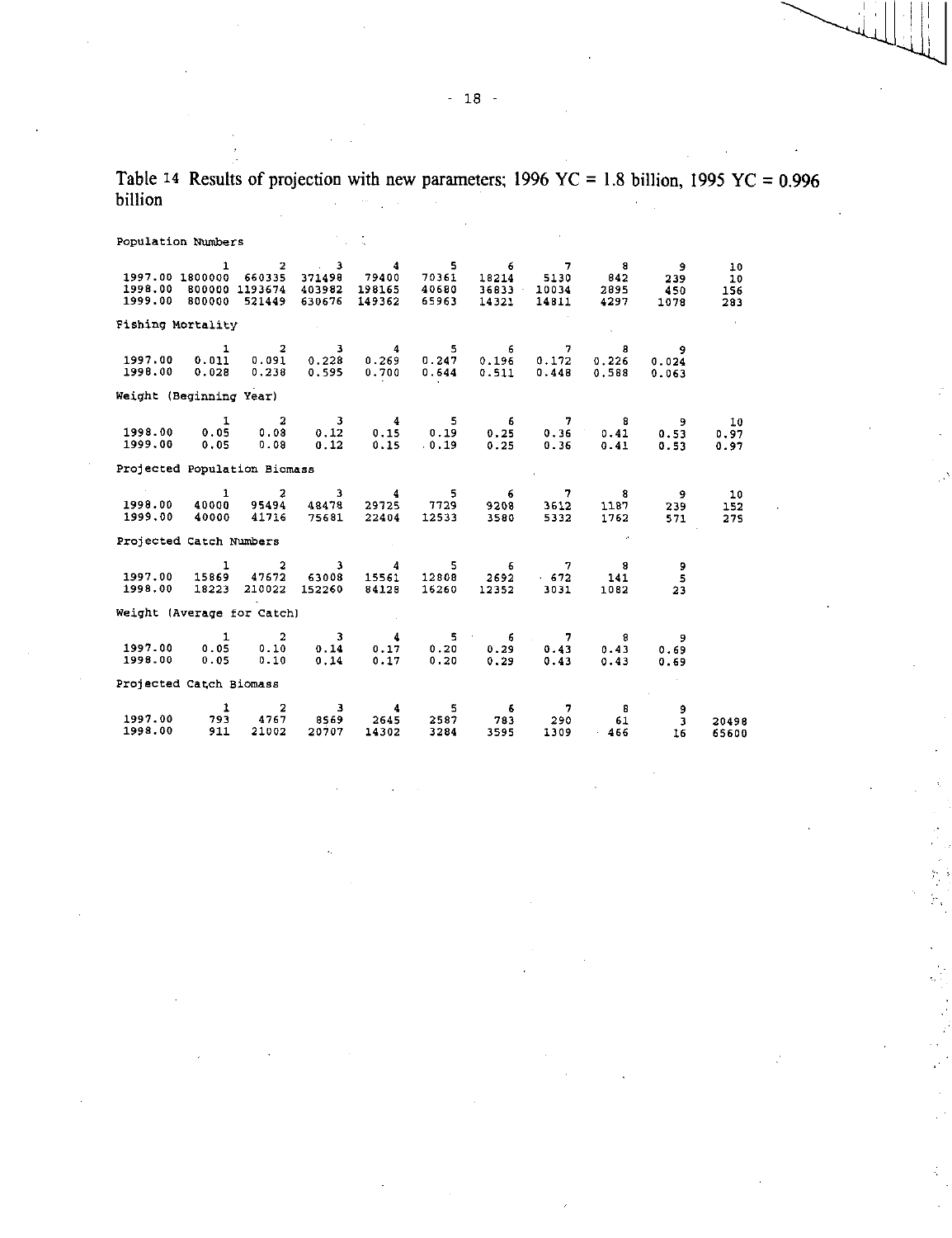!able 15. 95% confidence intervals for 0-group index (top) and In (RV age 1 #'s) vs SPA age 1 from Table 12a and b.

 $\ddot{\phantom{a}}$ 

 $\frac{1}{\epsilon}$ 

| <b>SPA1</b> | O-GRP | Predicted | L95ci      | U95ci     | SPA <sub>1</sub> |              |          |  |
|-------------|-------|-----------|------------|-----------|------------------|--------------|----------|--|
| 1339        | 43.4  | 473.6416  | $-463.345$ | 1410.628  | 7331             |              |          |  |
| 7331        | 78.6  | 617.3343  | $-275.532$ | 1510.201  | 672              | $s=$         | 358.823  |  |
| 1795        | 102   | 712.8572  | $-157.973$ | 1583.6881 | 735              | $t(.025,9)=$ | 2.26     |  |
| 782         | 105.4 | 726.7367  | $-141.412$ | 594.886   | 1128             | $xbar =$     | 167.2167 |  |
| 735         | 131.5 | 833.2815  | $-18.8914$ | 1685.454  | 587              | $SSx =$      | 60909.9  |  |
| 1077        | 186.5 | 1057.801  | 211.3734   | 904.229   | 578              |              |          |  |
| 587         | 187.4 | 1061.475  | 214.8209   | 1908.13   | 513              |              |          |  |
| 513         | 198   | 1104,746  | 254.6543   | 1954.838  | 782              |              |          |  |
| 672         | 204.8 | 1132.505  | 279.466    | 1985.544  | 1077             |              |          |  |
| 578         | 232.2 | 1244.357  | 373.7146   | 2114.999  | 1339             |              |          |  |
| 1128        | 252   | 1325.184  | 436.3454   | 2214.023  | 1810             |              |          |  |
| 1810        | 284.8 | 1459.08   | 530.8024   | 2387.357  | 1795             |              |          |  |
|             | 444.1 | 2109.371  | 868.3448   | 3350.396  | 2109.371         |              |          |  |

0-GRP

# Ln RV

| SPA <sub>1</sub> | Ln RV | Predicted   L95ci |            | U95ci    | SPA <sub>1</sub> |                |         |  |
|------------------|-------|-------------------|------------|----------|------------------|----------------|---------|--|
| 672              | 3.81  | 383.6806          | $-130.297$ | 897.6578 | 672              |                |         |  |
| 513              | 4.2   | 582.803           | 136.7983   | 1028.808 | 513              | $S =$          | 174.826 |  |
| 735              | 4.25  | 608.3315          | 169.059    | 1047.604 | 735              | $t(.025, 9) =$ | 2.228   |  |
| 578              | 4.36  | 664,4942          | 238.1455   | 1090.843 | 578              | $xbar=$        | 4.77    |  |
| 733              | 4.63  | 802.3481          | 395.4895   | 1209.207 | 733              | $SSx=$         | 1.3874  |  |
| 811              | 4.74  | 858,5109          | 454.1731   | 1262.849 | 811              |                |         |  |
| 587              | 4.76  | 868,7223          | 464.4927   | 1272.952 | 587              |                |         |  |
| 782              | 4.98  | 981.0477          | 570.9097   | 1391.186 | 782              |                |         |  |
| 1128             | 5.05  | 1016.788          | 602.1022   | 1431.473 | 1128             |                |         |  |
| 911              | 5.11  | 1047,422          | 627.8601   | 1466.984 | 911              |                |         |  |
| 1077             | 5.15  | 1067.845          | 644.5463   | 1491.143 | 1077             |                |         |  |
| 1339             | 5.24  | 1113.796          | 680.7288   | 1546.863 | 1339             |                |         |  |
| 1795             | 6.32  | 1665.212          | 1012.435   | 2317.988 | 1795             |                |         |  |
|                  |       |                   |            |          |                  |                |         |  |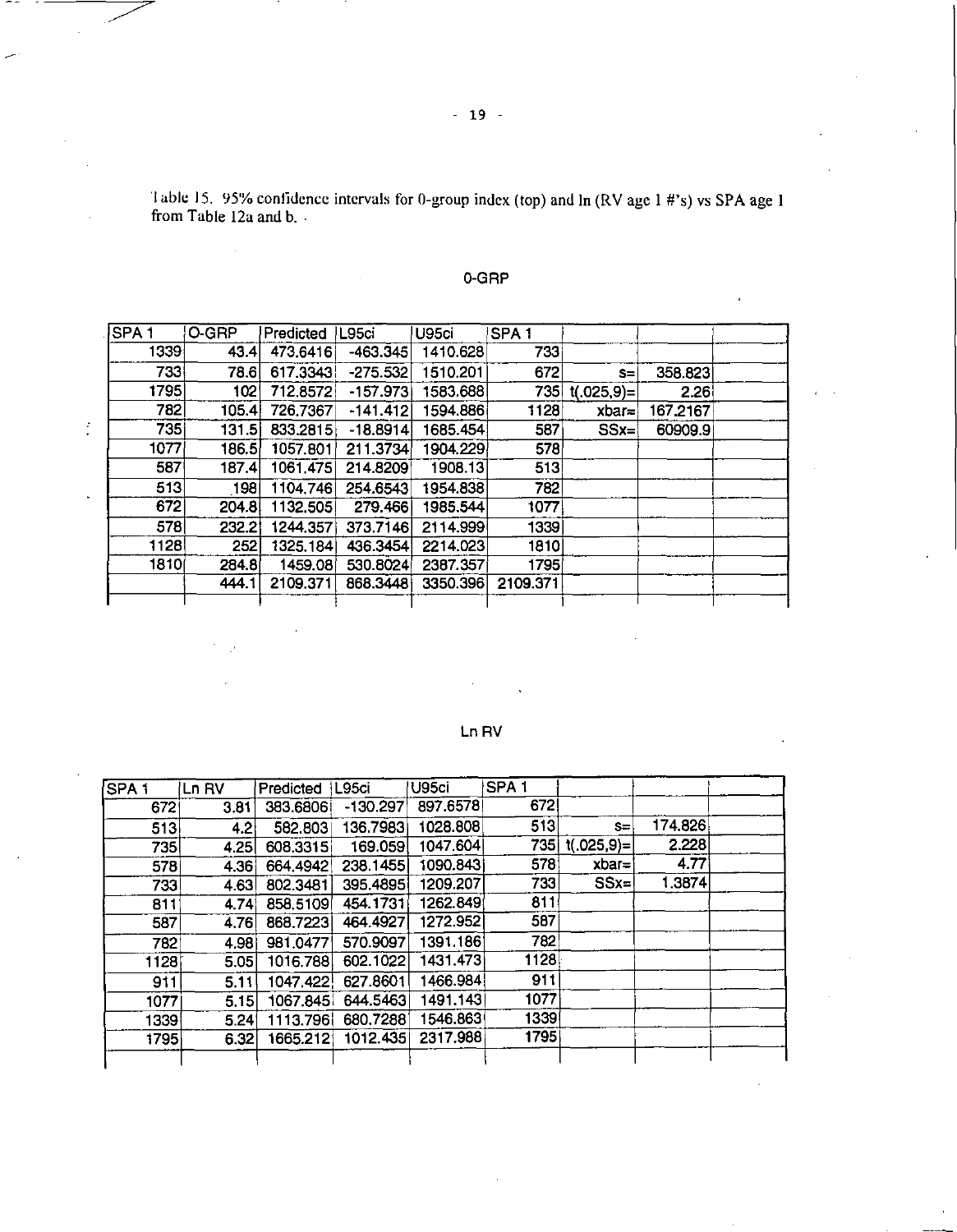

Fig. 1a: The location of the new and old Small Mesh Gear Line (SMGL).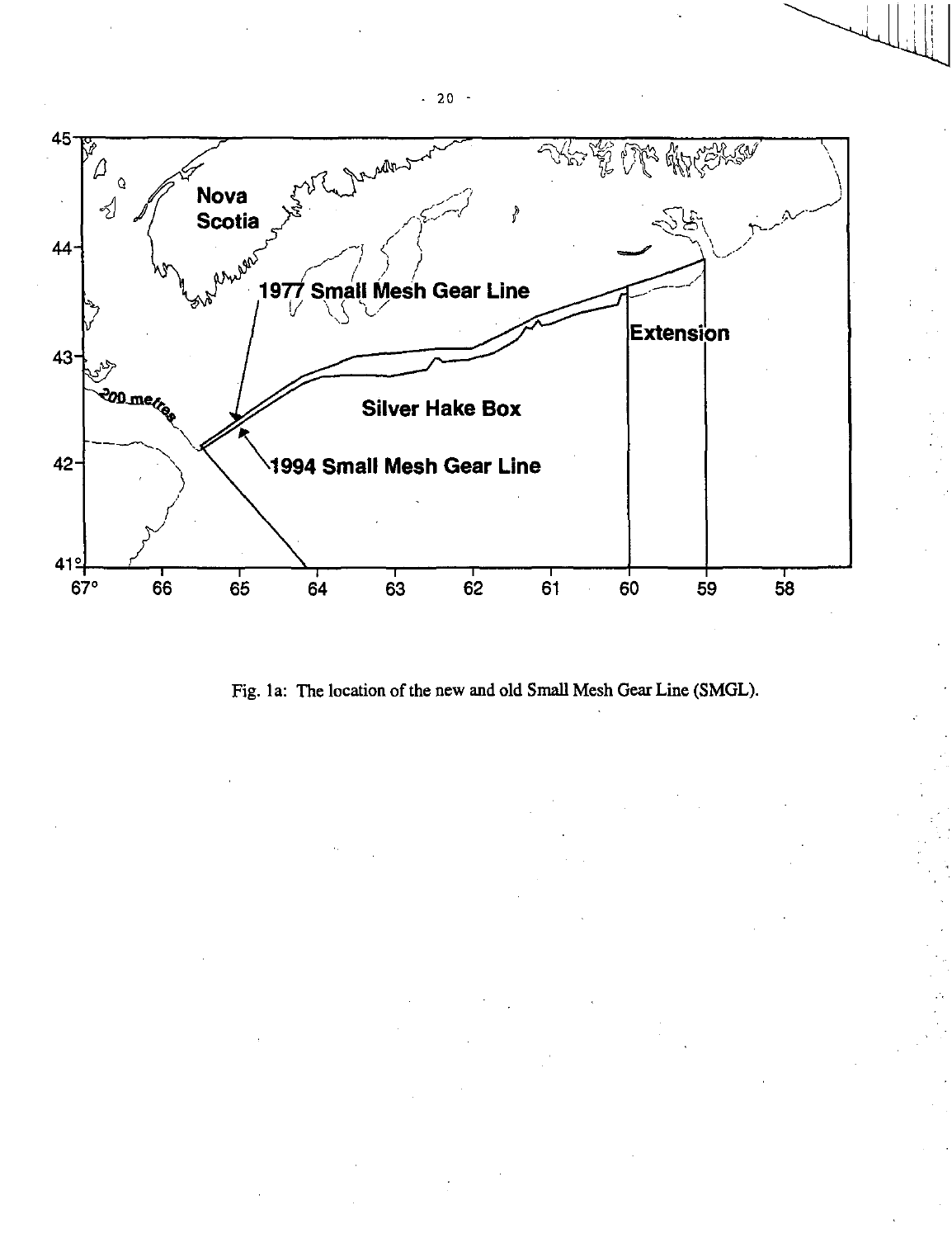

Figure 1b Locations of silver hake directed fishing activity by Canadian vessels in 1995 and 1996, from Canadian observer data.

 $-21$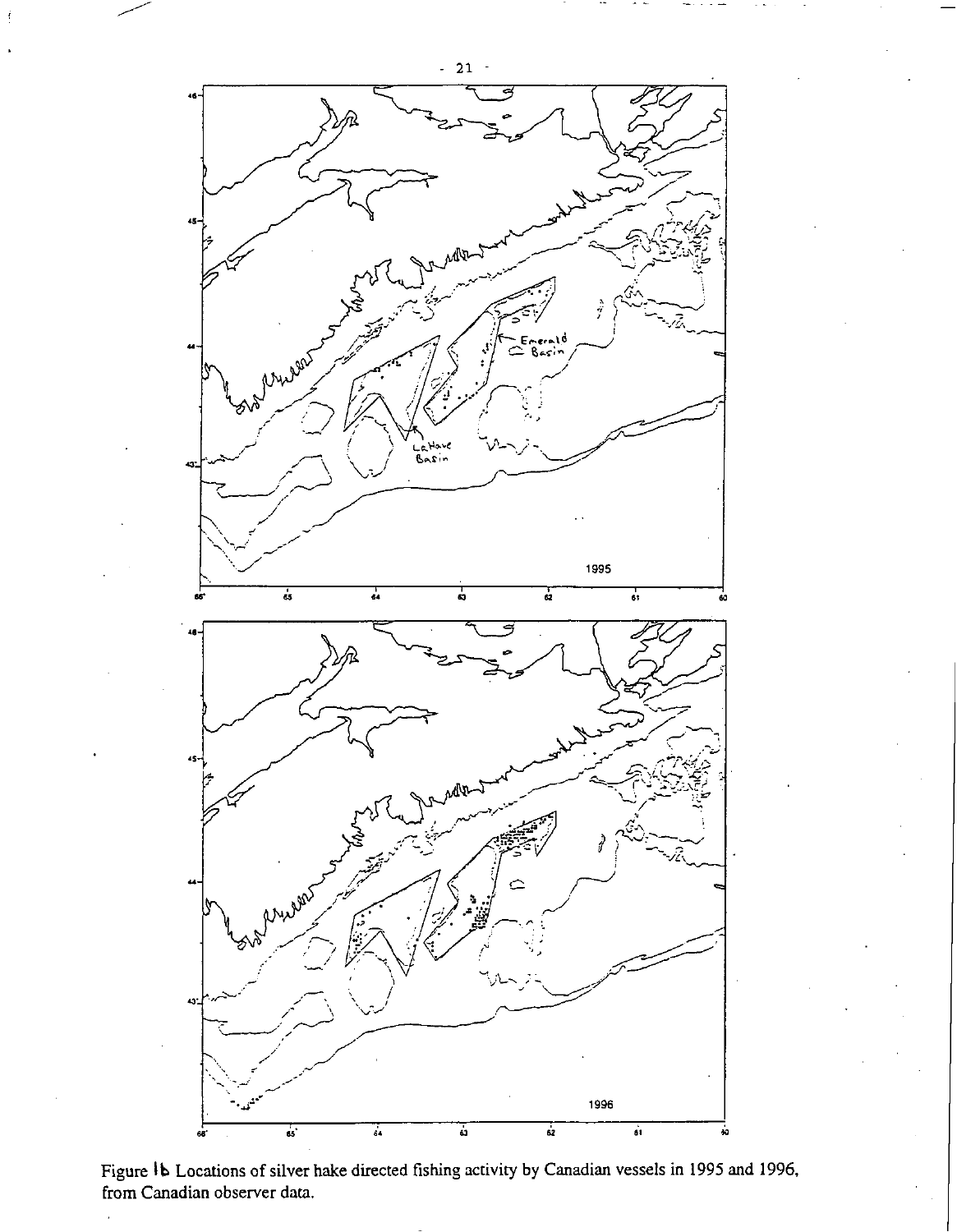





Fig. 3: Non-standardized commercial catch rates for 4VWX silver hake, based on Canadian observer data, 1979-96.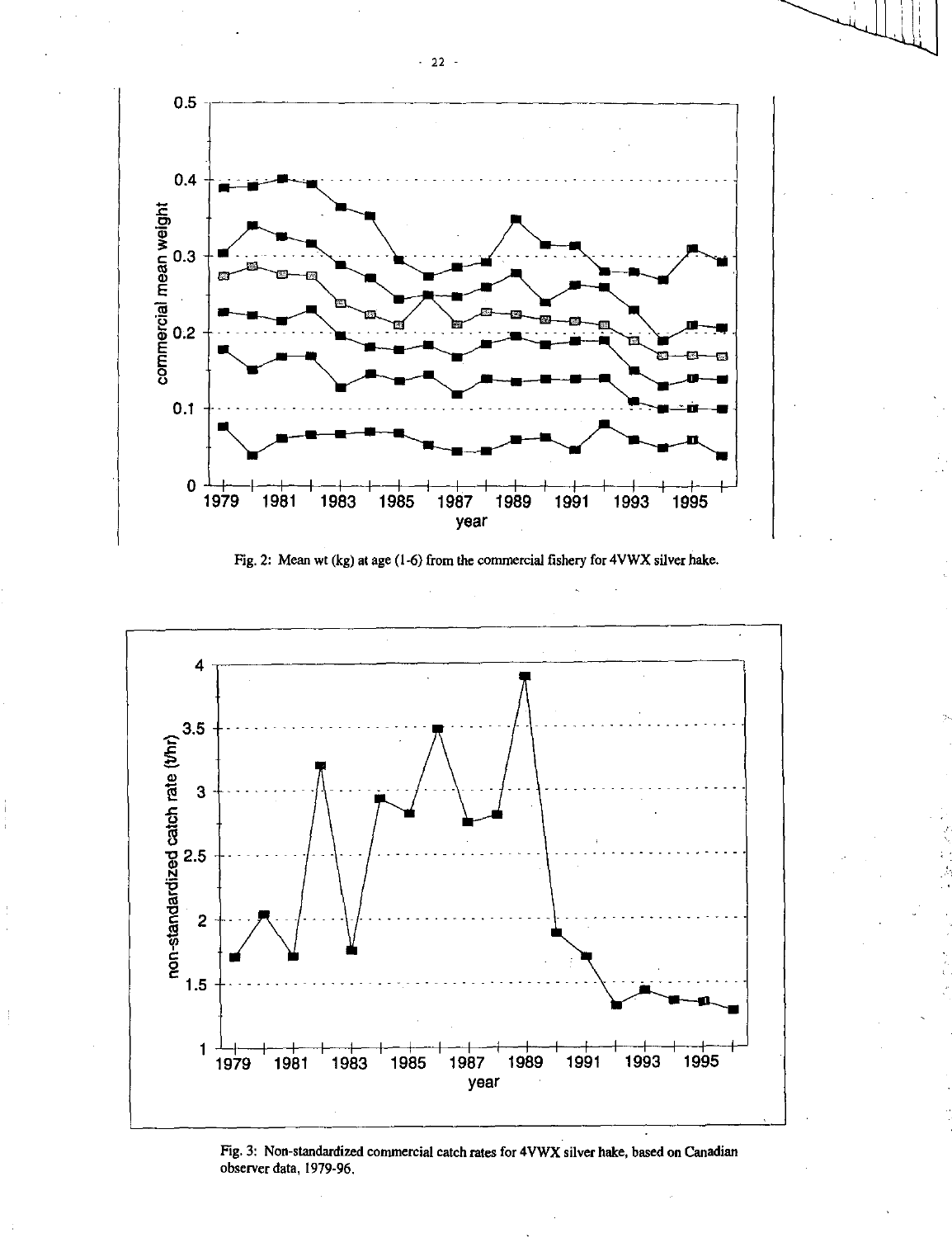

Fig. 4: 4VWX silver hake Canadian July survey estimates of age 1+ numbers and biomass.



Fig 5: Results of retrospective analysis for average F, ages 3-5, derived from ADAPT.

 $-23$   $-$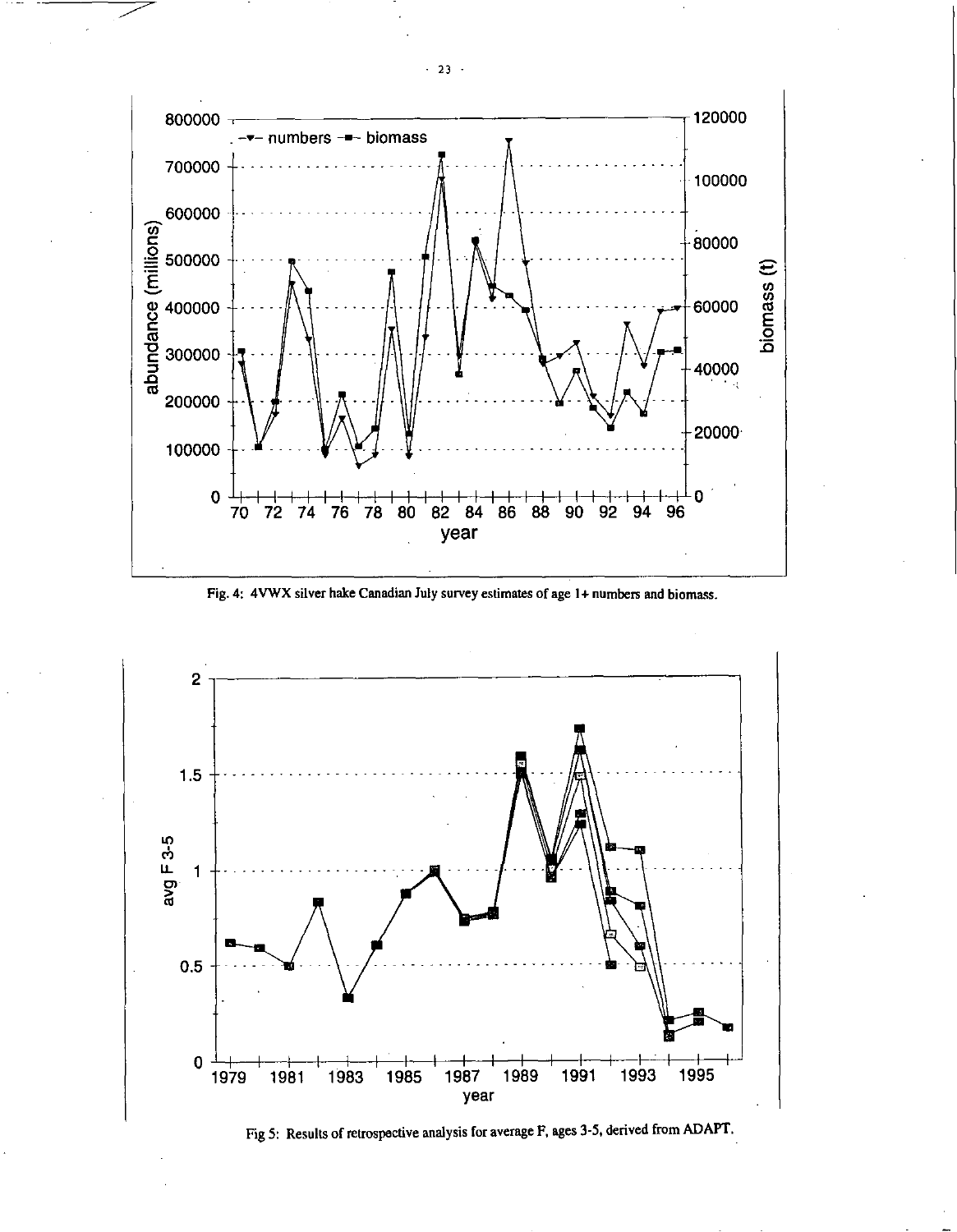





Fig 7a: Comparison of average F, ages 3-5, from ADAPT analysis with dome set to 1.0, 0.5, and  $0.1.$ 

 $\sim 24$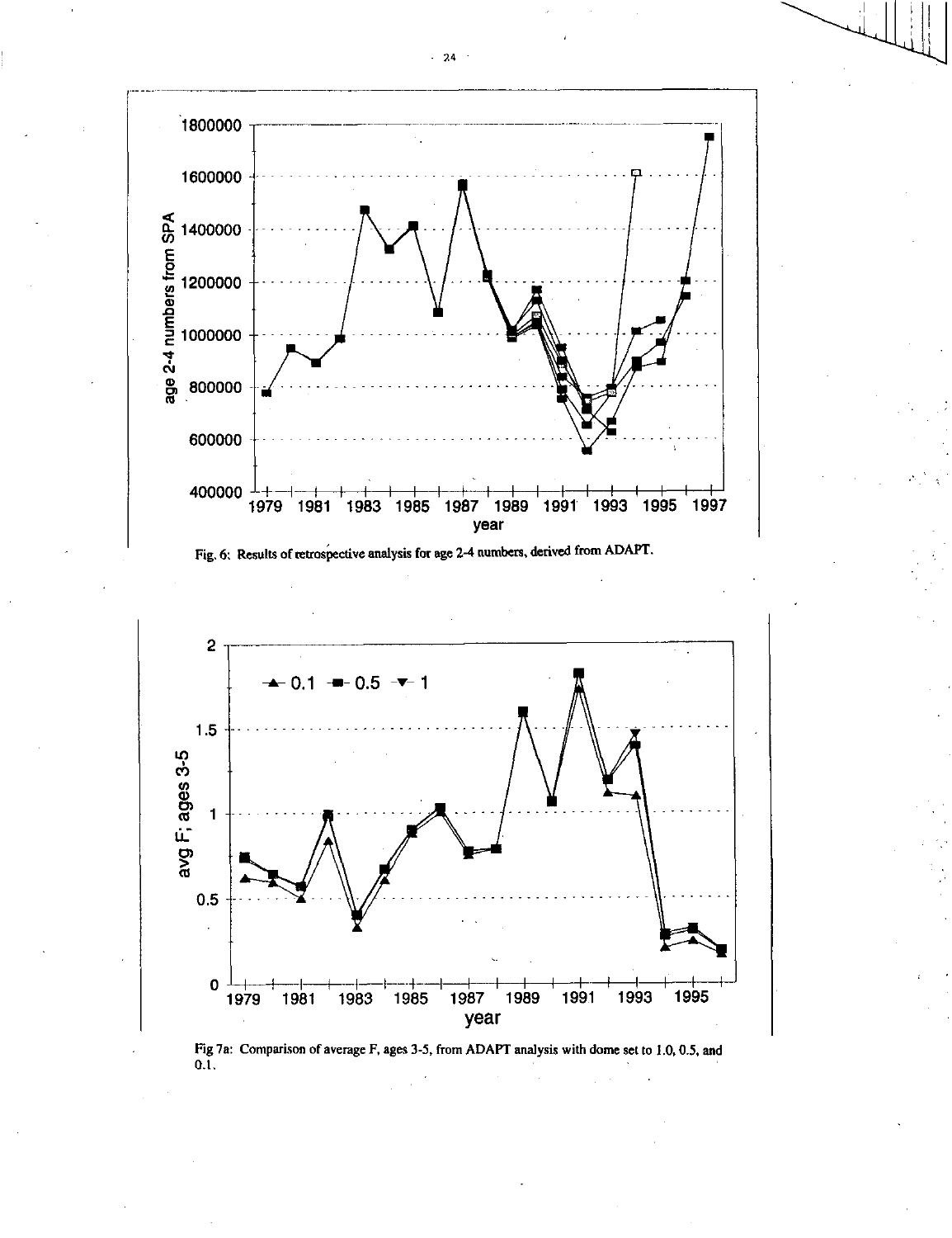



 $\mathfrak{t}$ .



Fig. 8: Plot of O-group survey index vs age 1 numbers from SPA, for 4VWX silver hake.

 $-25$   $-$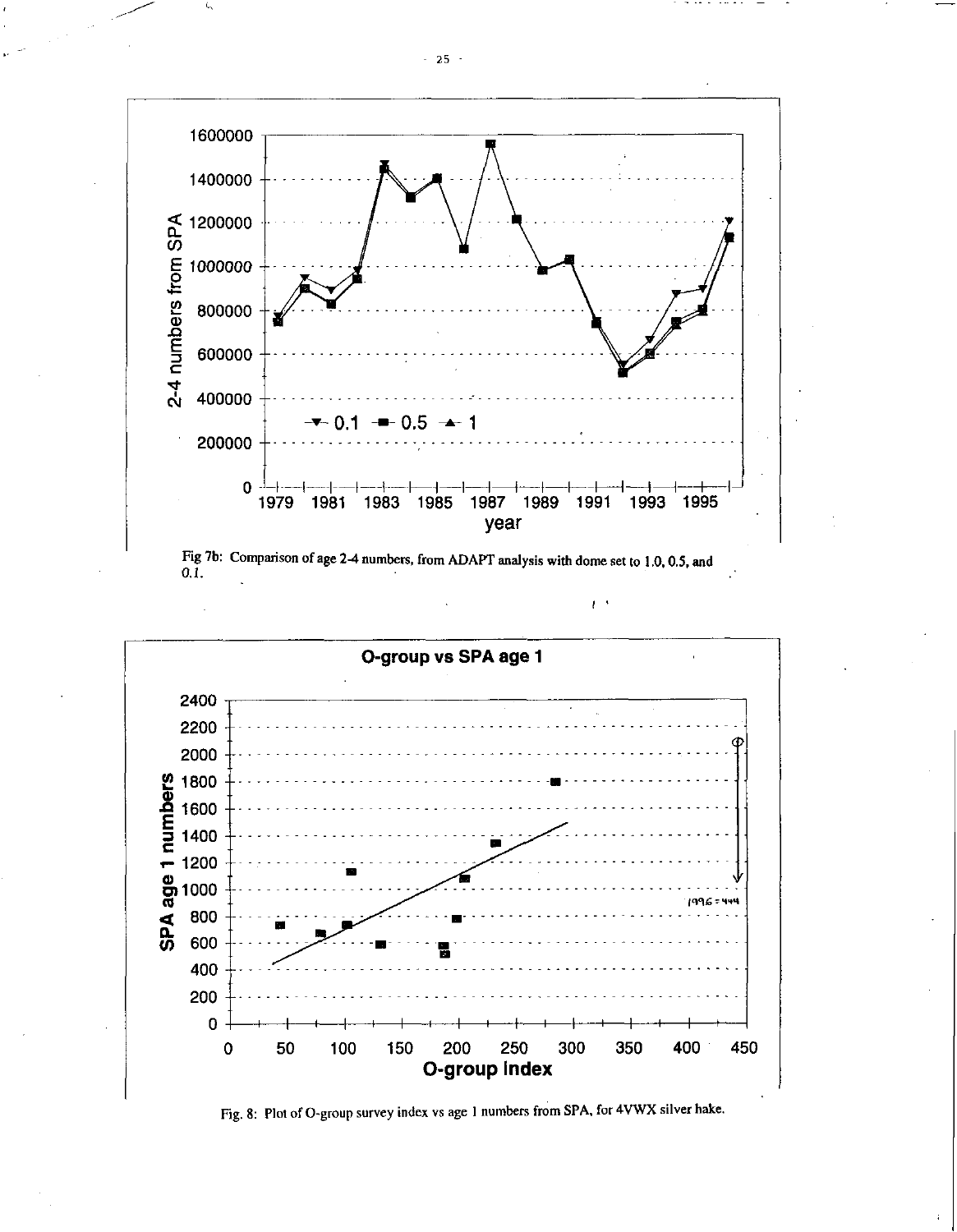

Fig. 9: Plot of In(numbers) at age 1 from the Canadian July survey vs age 1 numbers from SPA, for 4VWX silver hake.